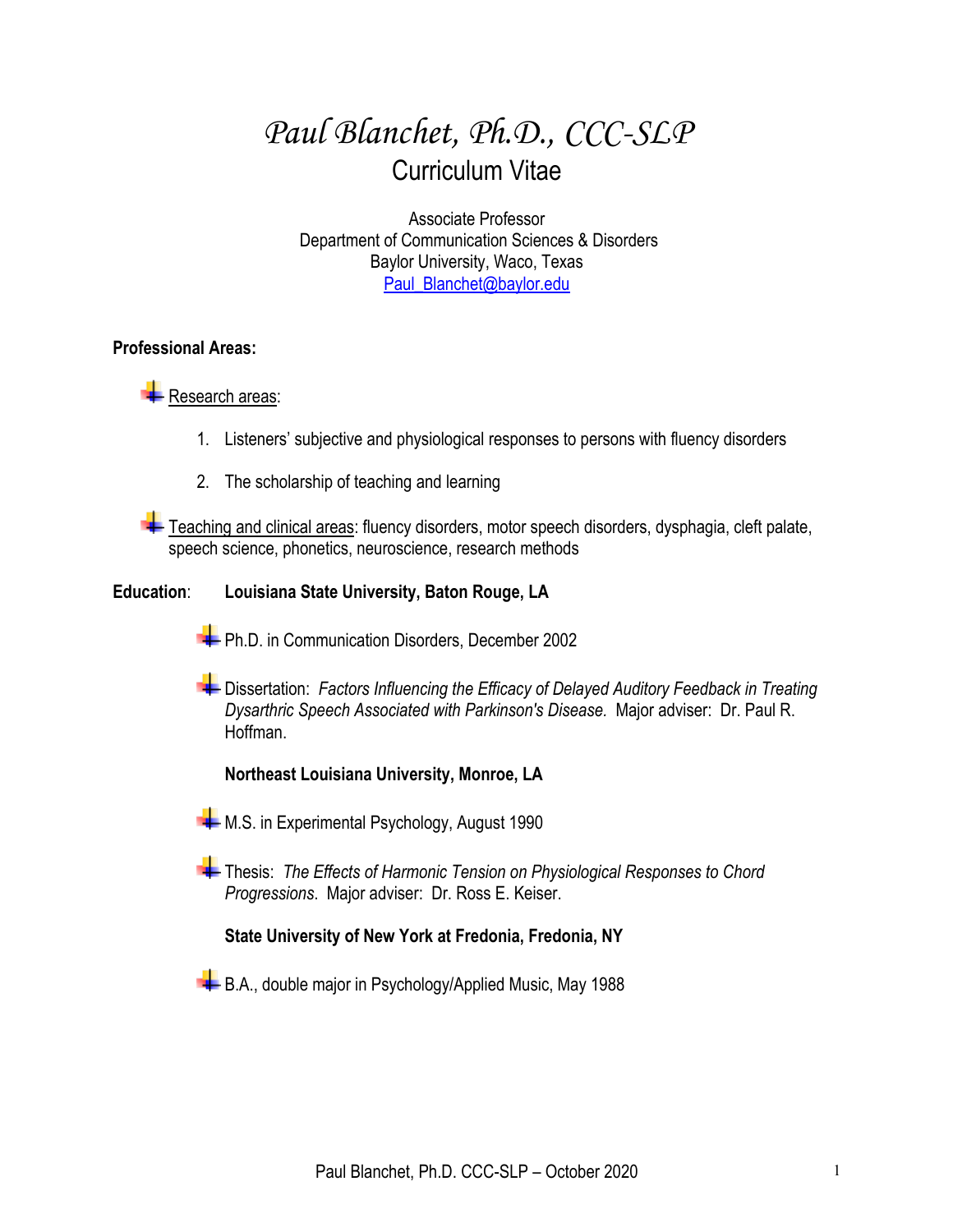# **Professional Experience**:

- August 2012 **Department of Communication Sciences & Disorders, Baylor University** present *Associate Professor* (Tenured in 2018)
- Sept 2011 **Department of Communication Disorders & Sciences, SUNY at Fredonia** July 2012 *Associate Professor*
- August 2005 **Department of Communication Disorders & Sciences, SUNY at Fredonia** August 2011 *Assistant Professor*
- January 2007 **Speech, Hearing, & Language Department, Edinboro University of Pennsylvania**  Dec 2009 *Adjunct Professor -* taught *SHLD 630 (Fluency Disorders*)
- May 2002 **Dept. of Communication Disorders, LSU Health Sciences Center, New Orleans, LA** July 2005 *Assistant Professor of Speech-Language Pathology*
- January 2005 **Department of CSD, Southeastern Louisiana University, Hammond, LA** May 2005 *Adjunct Professor* - taught *COMD 613* (*Motor Speech Disorders*)
- August 2003 **Department of Communication Sciences & Disorders, LSU, Baton Rouge, LA** May 2004 *Adjunct Professor* - taught *COMD 7280* (*Neuroanatomy*) & *COMD 7387* (*Aphasia*)
- January 2003 **Speech Therapy Department, Medical Center of Louisiana, New Orleans, LA** August 2003 *Clinical Fellow*
	- $\blacktriangleright$  Completed CFY in adult outpatient/inpatient rehabilitation settings; assessment/treatment of aphasia, apraxia, cognitive comm. disorders, dysphagia, dysarthria, & voice disorders
- Jan. 2002 **Dept. of Communication Disorders, LSU Health Sciences Center, New Orleans, LA** May 2002 *Instructor* - taught *COMD 5132 (Speech Science) & COMD 6100 (Research in COMD*)
- May 2000 **Audiology & Speech Department, Veterans Administration Med. Center, Biloxi, MS** Sept. 2000 *Graduate Clinician / Clinical Fellow*
	- Assessment/treatment of aphasia, AOS, cog. comm. disorders, dysarthria, stuttering, dysphagia, voice disorders; conducted MBSS; assisted in removal/insertion of TEP voice prostheses; conducted weekly laryngectomee, aphasia, and dementia therapy groups
- August 1996 **Department of Communication Sciences & Disorders, LSU, Baton Rouge, LA** May 2002 *Teaching Assistant*
	- Taught *COMD 2050* (*Intro. to Language*) for 43 undergraduate students (spring of 2001)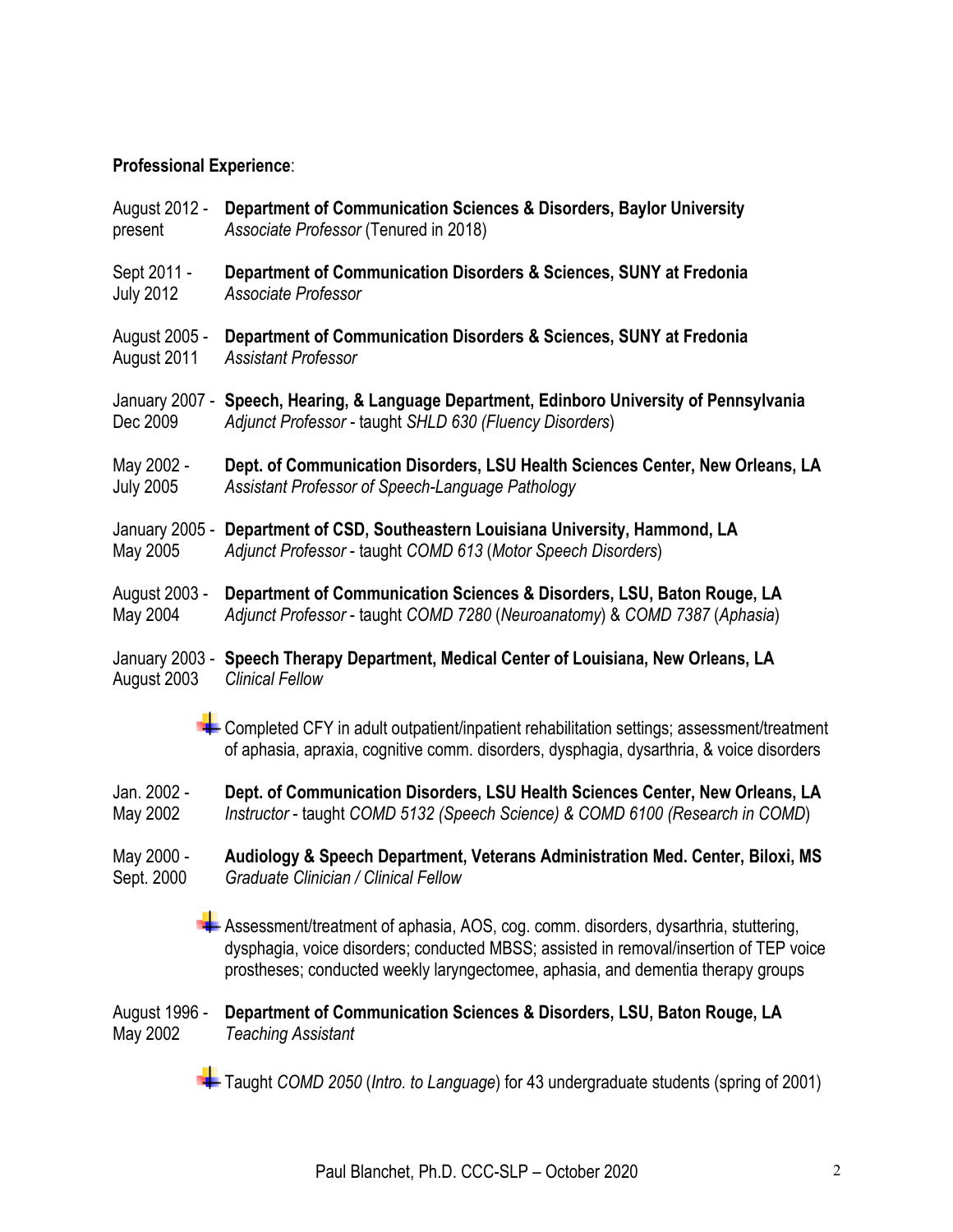Taught computer labs for *COMD 4380 (Speech & Language Development)* (1997-2001)

Assisted in *COMD 7152 (Instrumentation & Methods for Speech & Hearing)* (1997-1998) **Peer-Reviewed Publications:**

Snyder, G., Williams, MG, Adams, C, **Blanchet, P.** (2020). The effects of different sources of stuttering disclosure on the perceptions of a child who stutters. *Language, Speech, and Hearing Services in Schools, 51,* 745-760. doi.org/10.1044/2020\_LSHSS-19-00059

**Blanchet, P.** Boroń, A., Chmielewski, G., Everard, R., Haase, T., Gładosz, Z., Jankowska-Szafarska, L., Ravid, B. St. Louis, K., & Węsierska, K. (2020). Sukces w terapii jąkania – czym jest i jak go osiągnąć – opinie "podwójnych ekspertów". W: K. Węsierska & M. Witkowski, (red.), *Zaburzenia płynności mowy – teoria i praktyka. Tom 2,* s. 13-31. Katowice: Wydawnictwo Uniwersytetu Śląskiego.

Snyder, G., Williams, M.G., Gough, M.E. & **Blanchet, P.G.** (2018). Fluency enhancing strategies for hypokinetic dysarthria exacerbated by subthalamic nucleus brain stimulation: A case study. *Perspectives of the ASHA Special Interest Groups* (SIG 4), *3*(1), 4-16 doi:10.1044/persp3.SIG4.4.

**Blanchet, P.G.,** & Snyder, G. (2017). Perceptions of cluttering among communication sciences and disorders and non-communication sciences and disorders students. *Perspectives of the ASHA Special Interest Groups* (SIG 4), *2*(2), 43-53. doi:10.1044/persp2.SIG4.43.

**Blanchet, P.G.** (2017). Book review: Stuttering Meets Stereotype, Stigma, and Discrimination: An Overview of Attitude Research, K. St. Louis (Ed.). *Journal of Fluency Disorders, 52,* 65-68.

**Blanchet, P.G.,** Farrell, L.M., & Snyder, G. (2017). The effects of video exposure to cluttering on undergraduate students' perceptions of a person who clutters. *Perspectives of the ASHA Special Interest Groups, 2* (SIG 4), 28-40. doi: 10.1044/persp1.SIG4.28.

Snyder, G., Waddell, D., & **Blanchet, P.** (2016). Mirror neurons as a model for the science and treatment of stuttering. *NeuroReport, 27*(1), 56-60.

**Blanchet, P.,** Farrell, L., Ambrosino, G., Paler, K. (2015). Survey of students' identification of cluttering and stuttering. *Procedia – Social and Behavioral Sciences, 193,* 44-50.

**Blanchet, P.** (2015). The apprentice: A model for mentoring students in research. *Contemporary Issues in Communication Science and Disorders, 42,* 26-32.

Farrell, L.M., **Blanchet, P.G.,** & Tillery, K.L. (2015). The effects of video exposure to cluttering on undergraduate students' perceptions of a person who clutters. *International Journal of Language and Communication Disorders, 50*(3), *347-357*.

Manning, A. & **Blanchet, P.** (2014). Vocal mechanism knowledge and voice care among freshman and seniors university voice students. *International Journal of Research in Choral Singing, 5*(1), 60-77.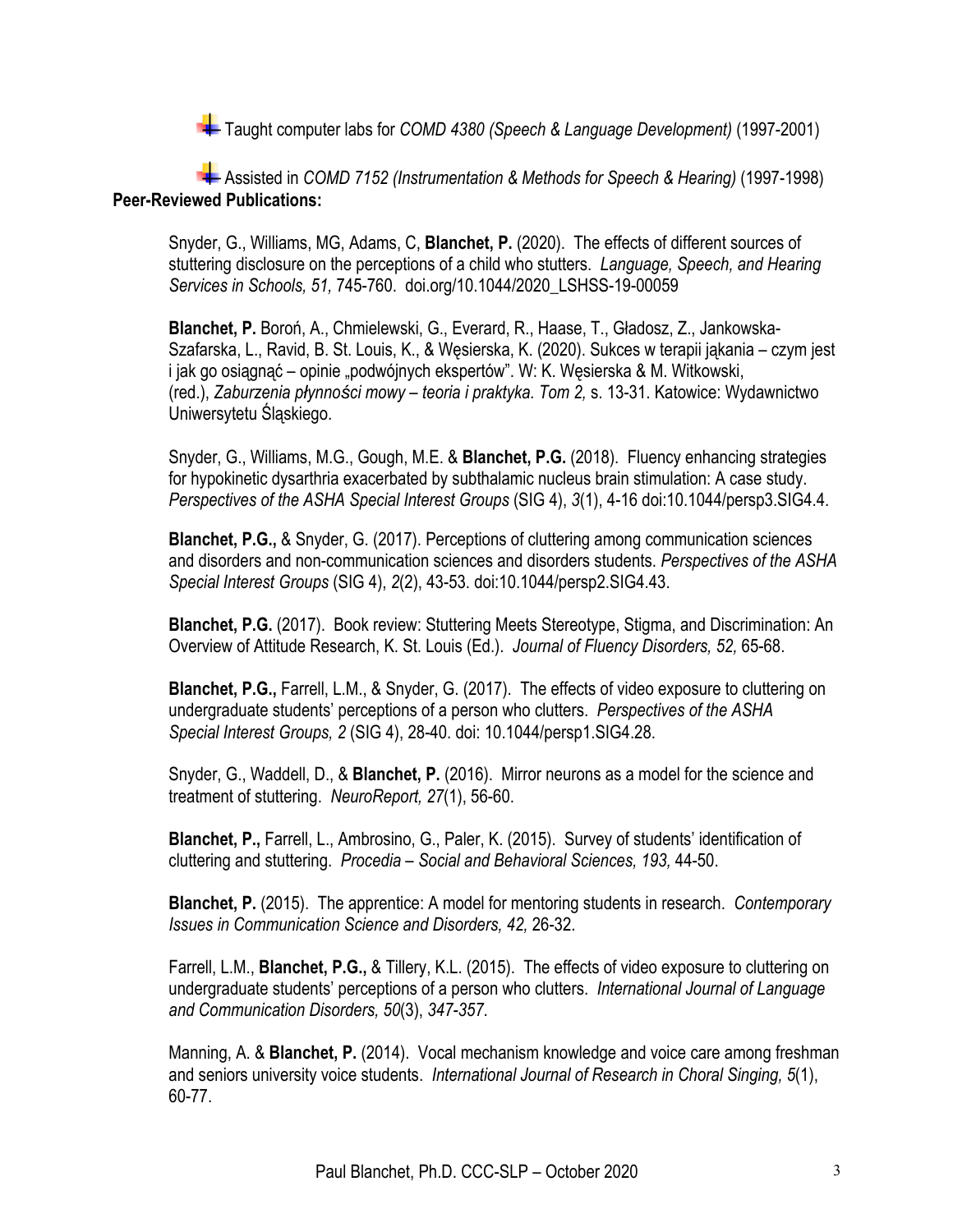**Blanchet, P.G.** (2014). Advancing graduate education in alaryngeal speech rehabilitation: Project AL. *Contemporary Issues in Communication Science and Disorders, 41,* 149-154. Cronin, S.A., **Blanchet, P.,** Klonsky, B., Piazza, N. (2014).The effects of a simulated /r/ articulatory disorder on listener perceptions. *Contemporary Issues in Communication Science and Disorders, 41,* 169-178.

**Blanchet PG,** Hoffman PR (2014) Factors Influencing the Effects of Delayed Auditory Feedback on Dysarthric Speech Associated with Parkinson's Disease. Commun Disord Deaf Stud Hearing Aids 2:106. doi: 10.4172/jcdsha.1000106

**Blanchet, P.** (2014, February). Differential diagnosis of the dysarthrias using an ELMS analysis. SpeechPathology.com, Article 2321. Retrieved from: http://www.speechpathology.com.

**Blanchet, P.** & Snyder, G. (2010). Speech rate treatments for individuals with dysarthria: A tutorial. *Perceptual and Motor Skills, 110*(3), 965-982*.*

Specht, N. & **Blanchet, P.** (2009). A survey of corporate speech pathologists' demographic characteristics, professional activities, and career satisfaction. *Contemporary Issues in Communication Sciences & Disorders, 36,* 118-132*.*

Lake, T. P., **Blanchet, P. G.,** Levonyan Radloff, T., & Klonsky, B. G. (2009). Undergraduate and graduate students' perceptions of an instructor who stutters. *Contemporary Issues in Communication Science and Disorders, 36,* 26–35.

**Blanchet, P.** & Snyder, G. (2009). Speech rate deficits in individuals with Parkinson's disease: A review of the literature. *Journal of Medical Speech-Language Pathology, 17*(1), 1-7.

Snyder, G., Strauss-Hough, M., Waddell, D., & **Blanchet, P.** (2009). The effects of self-generated synchronous and asynchronous visual speech feedback on overt stuttering frequency. *Journal of Communication Disorders, 42*(3), 235-244.

Snyder, **Blanchet,** Waddell, & Ivy (2009). Effects of digital vibrotactile speech feedback on overt stuttering frequency. *Perceptual and Motor Skills, 108,* 271-280.

### **Manuscripts in Preparation:**

**Blanchet, P.,** Snyder, G. (in preparation). The effects of factual and apologetic modes of selfdisclosure on university students' perceptions of a speaker who stutters.

**Blanchet, P.,** Snyder, G. (in preparation). The effects of self-disclosure versus other-mediated disclosure on university students' perceptions of a speaker who stutters.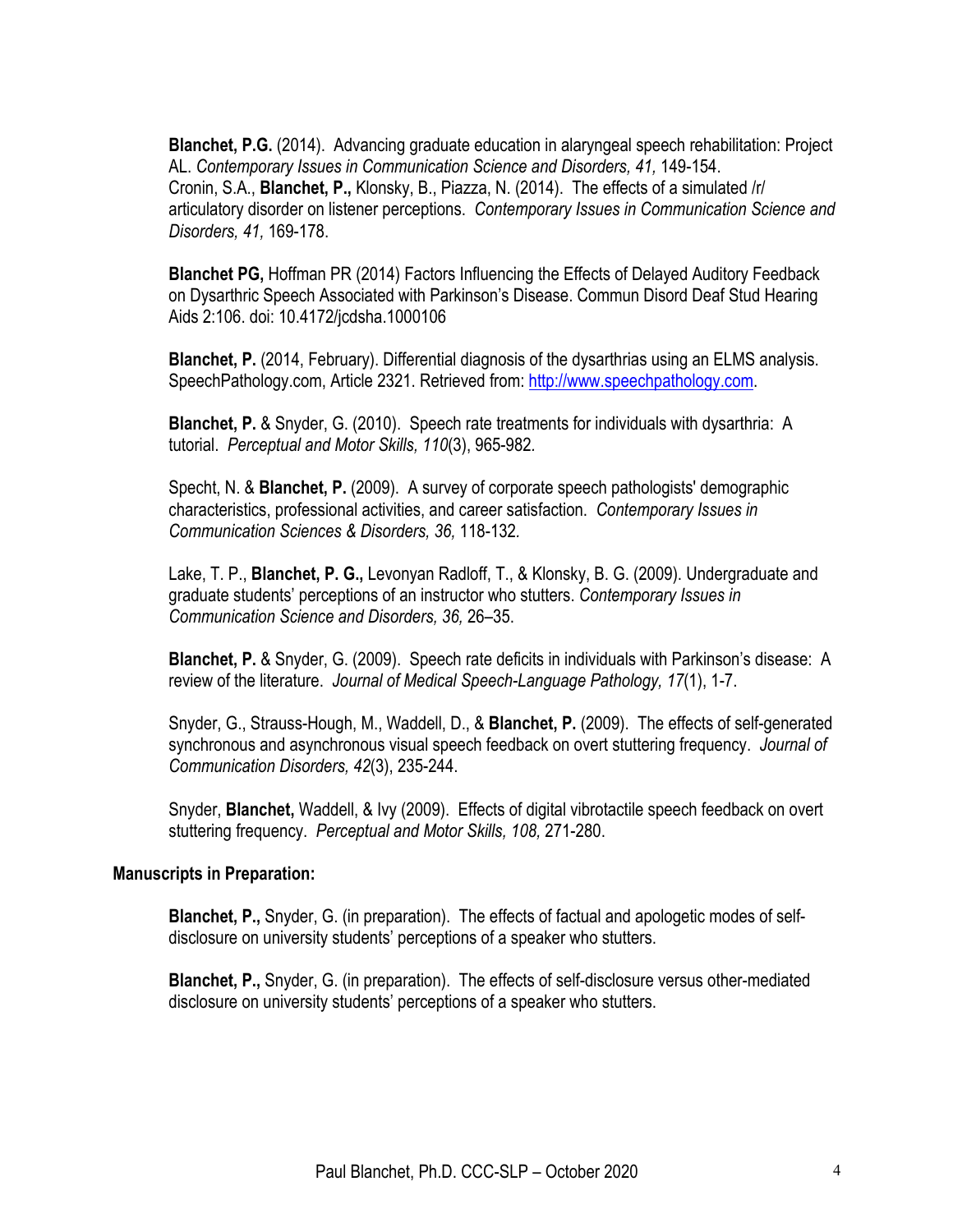#### **Non-Peer-Reviewed Publications:**

**Blanchet, P.** & Specht, N. (2007). The sky is the limit in corporate speech pathology. *Advance for Speech-Language Pathologists & Audiologists, 17*(46), 16-18, 23.

**Blanchet, P.** (2007). Treating speech rate and fluency disorders in individuals with Parkinson's disease: Options for clinicians. *Advance for Speech-Language Pathologists & Audiologists, 17*(20), 10-11.

Keheo, T. D, **Blanchet, P. G.** & Grill, S. (2007). Auditory feedback & Parkinson's: Effect of electronic aids on speech. *Advance for Speech-Language Pathologists & Audiologists, 17*(4), 5.

#### **Internet Publications:**

**Blanchet, P.** (2019, February). Differential diagnosis of the dysarthrias using an ELMS analysis. SpeechPathology.com, Article 2321. Retrieved from: http://www.speechpathology.com.

**Blanchet, P.** (2011). Managing speech deficits in individuals with ALS. *New York State Speech-Language-Hearing Association, Inc*. http://www.nysslha.org/i4a/pages/index.cfm?pageid=3560

**Blanchet, P.** (2011). Speech disorders in individuals with Parkinson's disease. *New York State Speech-Language-Hearing Association, Inc*. http://www.nysslha.org/i4a/pages/index.cfm?pageid=3519

**Blanchet, P.G.** (2006b). Using delayed auditory feedback to treat fluency and speech rate deficits in individuals with Parkinson's disease: Specific clinical considerations. *Journal of Stuttering Therapy, Advocacy & Research, 1*(3), 94-101. http://www.journalofstuttering.com/ListofArticles.html

**Blanchet, P.G.** (2006a). Treating fluency and speech rate disorders in individuals with Parkinson's disease: The use of delayed auditory feedback. *Journal of Stuttering Therapy, Advocacy & Research, 1*(2), 79-89. http://www.journalofstuttering.com/ListofArticles.html

#### **International Presentations:**

**Blanchet, P.** & Snyder, G. (2017, September). *The effects of factual and apologetic modes of selfdisclosure on university students' perceptions of a speaker who stutters.* Poster session presented at the 11<sup>th</sup> Oxford Dysfluency Conference, St. Catherine's College, Oxford, UK.

**Blanchet, P.** & Snyder, G. (2017, September). *The effects of self-disclosure versus othermediated disclosure on university students' perceptions of a speaker who stutters.* Poster session presented at the 11<sup>th</sup> Oxford Dysfluency Conference, St. Catherine's College, Oxford, UK.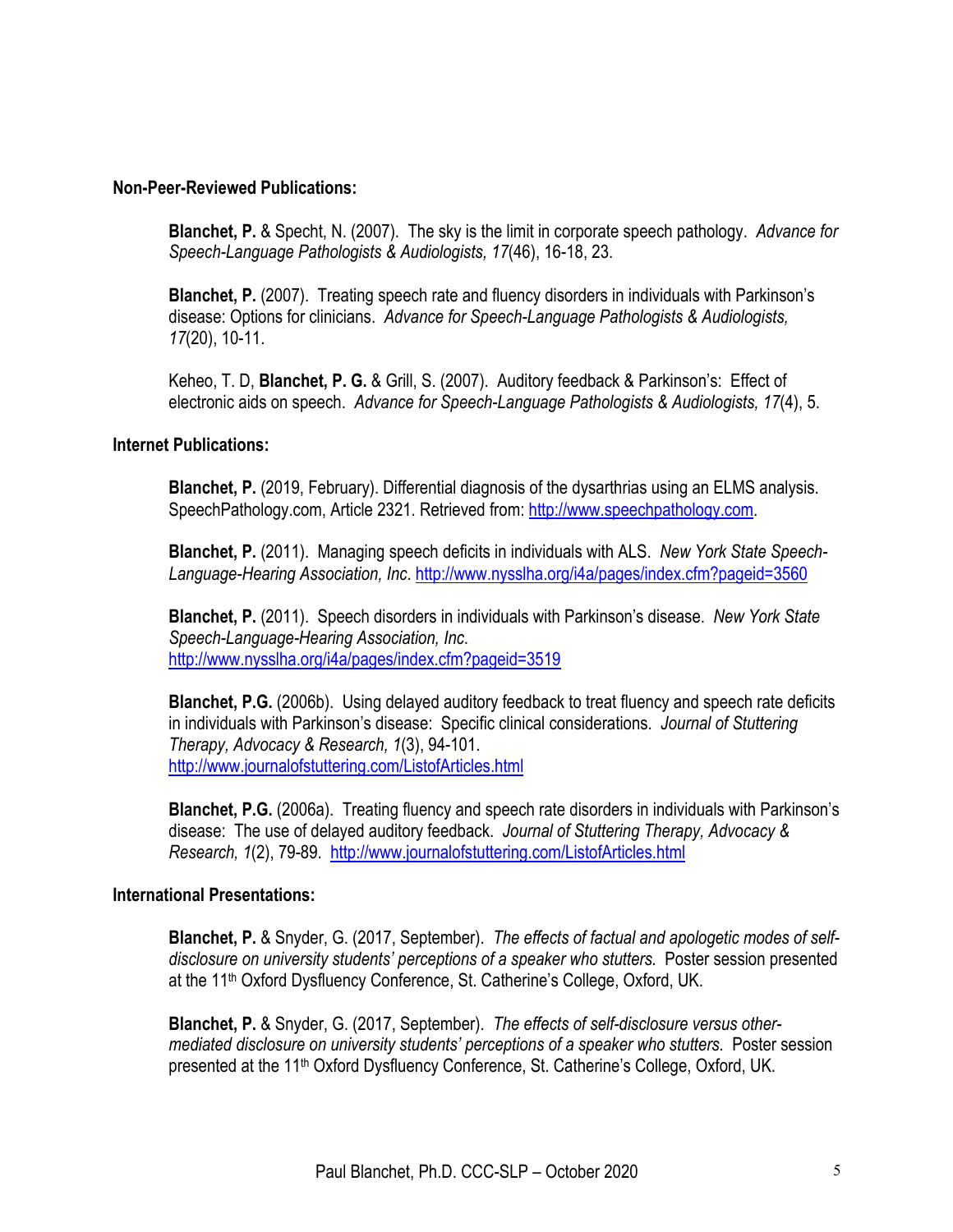**Blanchet, P.,** Levonyan-Radloff, T., Lake, T., Klonsky, B., & Butler, B. (2014, July). *Students' perceptions of a speaker who stutters under disclosure and non-disclosure conditions.* Poster session presented at the 10<sup>th</sup> Oxford Dysfluency Conference, St. Catherine's College, Oxford, UK.

**Blanchet, P.,** Farrell, L., Ambrosino, G., Paler, K. (2014, July). *Identification of cluttering and stuttering among university students.* Poster session presented at the 10th Oxford Dysfluency Conference, St. Catherine's College, Oxford, UK.

**Blanchet, P.,** Levonyan-Radloff, T., Lake, T., Klonsky, B., & Butler, B. (2011, September). *Students' perceptions of a speaker who stutters in disfluent and fluent conditions.* Poster session presented at the 9th Oxford Dysfluency Conference, St. Catherine's College, Oxford, UK.

**Blanchet, P. G.** (2010, December). *Factors influencing the efficacy of delayed auditory feedback in treating dysarthric speech associated with Parkinson's disease.* Poster session presented at the 7th International Congress on Mental Dysfunctions & Other Non-Motor Features in Parkinson's Disease & Related Disorders, Barcelona, Spain.

#### **National Presentations:**

**Blanchet, P.** (2019, October). *Advancing graduate education in medical speech-language pathology: Project AL.* Poster session conducted at the Fall Voice Conference, Dallas, TX.

Manning, A. & **Blanchet, P.** (2019, October). *Knowledge and awareness levels of the vocal mechanism and care among university voice majors.* Poster session conducted at the Fall Voice Conference, Dallas, TX.

Dressler, R., **Blanchet, P.** & Porcaro, C. (2018, November). *Teaching motor speech disorders: Bringing the clinic to the classroom.* Seminar conducted at the annual convention of the American Speech-Language-Hearing Association, Boston.

**Blanchet, P.** & Snyder, G. (2018, November). *The effects of factual and apologetic modes of selfdisclosure on university students' perceptions of a speaker who stutters.* Poster session conducted at the annual convention of the American Speech-Language-Hearing Association, Boston.

**Blanchet, P.** & Snyder, G. (2018, November). *Perceptions of cluttering among communication sciences and disorders and non-communication sciences and disorders students.* Poster session conducted at the annual convention of the American Speech-Language-Hearing Association, Boston.

Klonsky, B. G., **Blanchet, P.,** Phillips, R., & Piato, R. (2017, October). *Exploring connections between parents' and children's sport leadership participation.* Poster presented at the 32nd Annual Conference for the Association for Applied Sport Psychology, Orlando, FL.

Farrell, L., **Blanchet, P**., Tillery, K. (2016, November). *The effects of video exposure on undergraduate students' perceptions of a person who clutters.* Poster session conducted at the annual convention of the American Speech-Language-Hearing Association, Philadelphia, PA.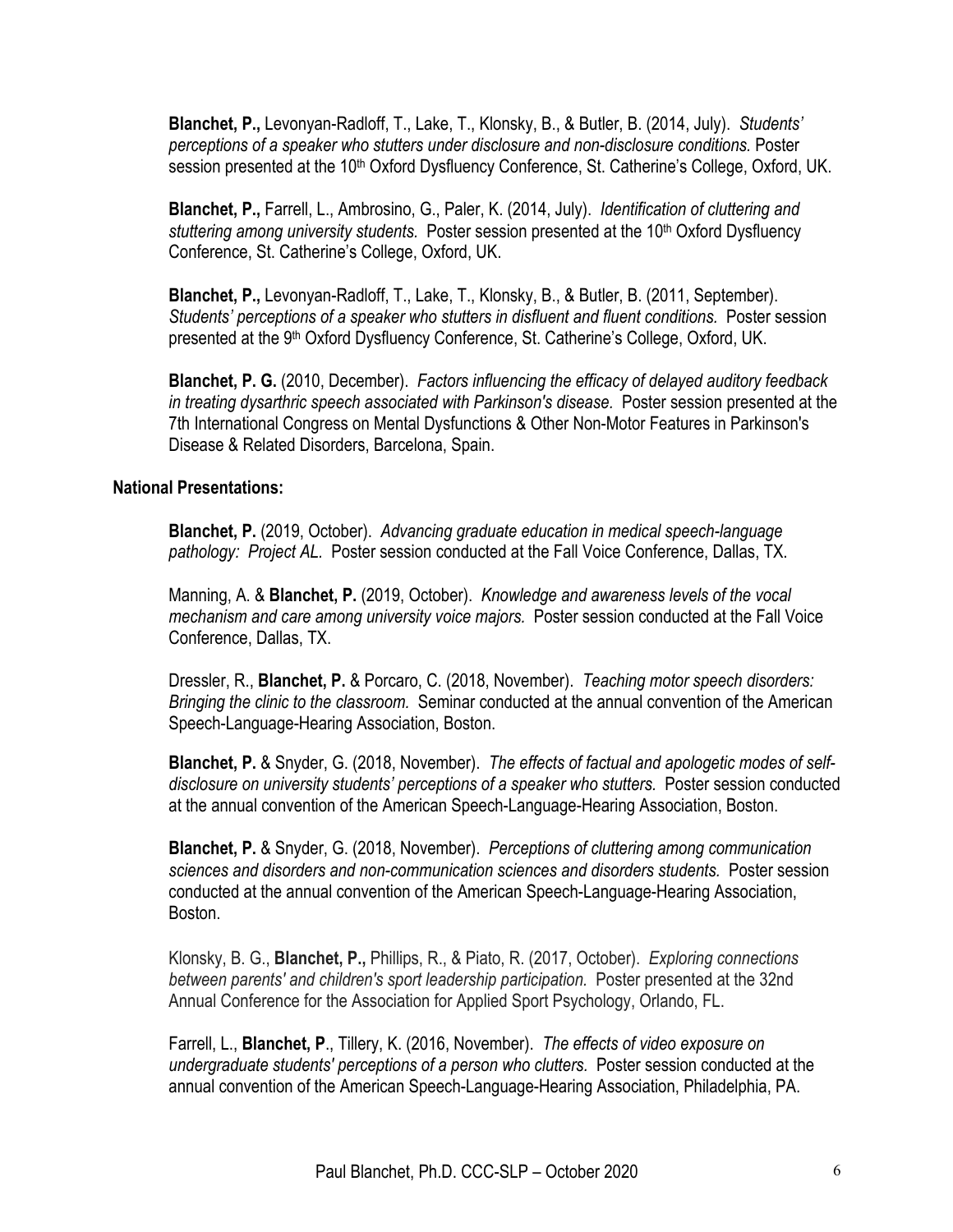**Blanchet, P.** (2015, November). *The ELMS analysis: A tool to aid in differential diagnosis of pure and mixed dysarthrias.* Seminar conducted at the annual convention of the American Speech-Language-Hearing Association, Denver, CO.

**Blanchet, P.,** Levonyan-Radloff, T., Lake, T., Klonsky, B., & Butler, B. (2015, November). *The effects of self-closure on students' perceptions of a speaker who stutters.* Poster session conducted at the annual convention of the American Speech-Language-Hearing Association, Denver, CO.

**Blanchet, P.,** Farrell, L., Ambrosino, G., Paler, K. (2015, November). *Survey of students' identification of cluttering and stuttering.* Poster session conducted at the annual convention of the American Speech-Language-Hearing Association, Denver, CO.

**Blanchet, P.** (2013, November). *Differential diagnosis of the dysarthrias using the ELMS model.*  Technical session conducted at the annual convention of the American Speech-Language-Hearing Association, Chicago.

**Blanchet, P.** (2013, November). *Advancing graduate education in medical speech-language pathology: Project AL.* Technical session conducted at the annual convention of the American Speech-Language-Hearing Association, Chicago.

Manning, A. & **Blanchet, P.** (2013, November). *Knowledge and awareness levels of the vocal mechanism and care among university voice majors.* Poster session conducted at the annual convention of the American Speech-Language-Hearing Association, Chicago.

**Blanchet, P.** (2010, November). *The apprentice: A model for mentoring students in research.*  Technical/platform session presented at the annual convention of the American Speech-Language-Hearing Association, Philadelphia, PA.

**Blanchet, P.,** Levonyan-Radloff, T., Lake, T., Klonsky, B., & Butler, B. (2010, November). *Students' perceptions of a speaker in disfluent and fluent conditions.* Poster session presented at the annual convention of the American Speech-Language-Hearing Association, Philadelphia, PA.

Snyder, G., Hirt, H. & **Blanchet, P.** (2009, November). *Distinctive features of enhanced fluency induced by tactile speech feedback.* Poster session presented at the annual convention of the American Speech-Language-Hearing Association, New Orleans, LA.

**Blanchet, P.** (2007, November). *Factors influencing the efficacy of delayed auditory feedback in treating dysarthric speech associated with Parkinson's disease.* Technical/platform session presented at the annual convention of the American Speech-Language-Hearing Association, Boston, MA.

**Blanchet, P. G.** (2006, November). *Factors influencing the efficacy of delayed auditory feedback in treating dysarthric speech associated with Parkinson's disease.* Poster session presented at the annual convention of the American Speech-Language-Hearing Association, Miami, FL.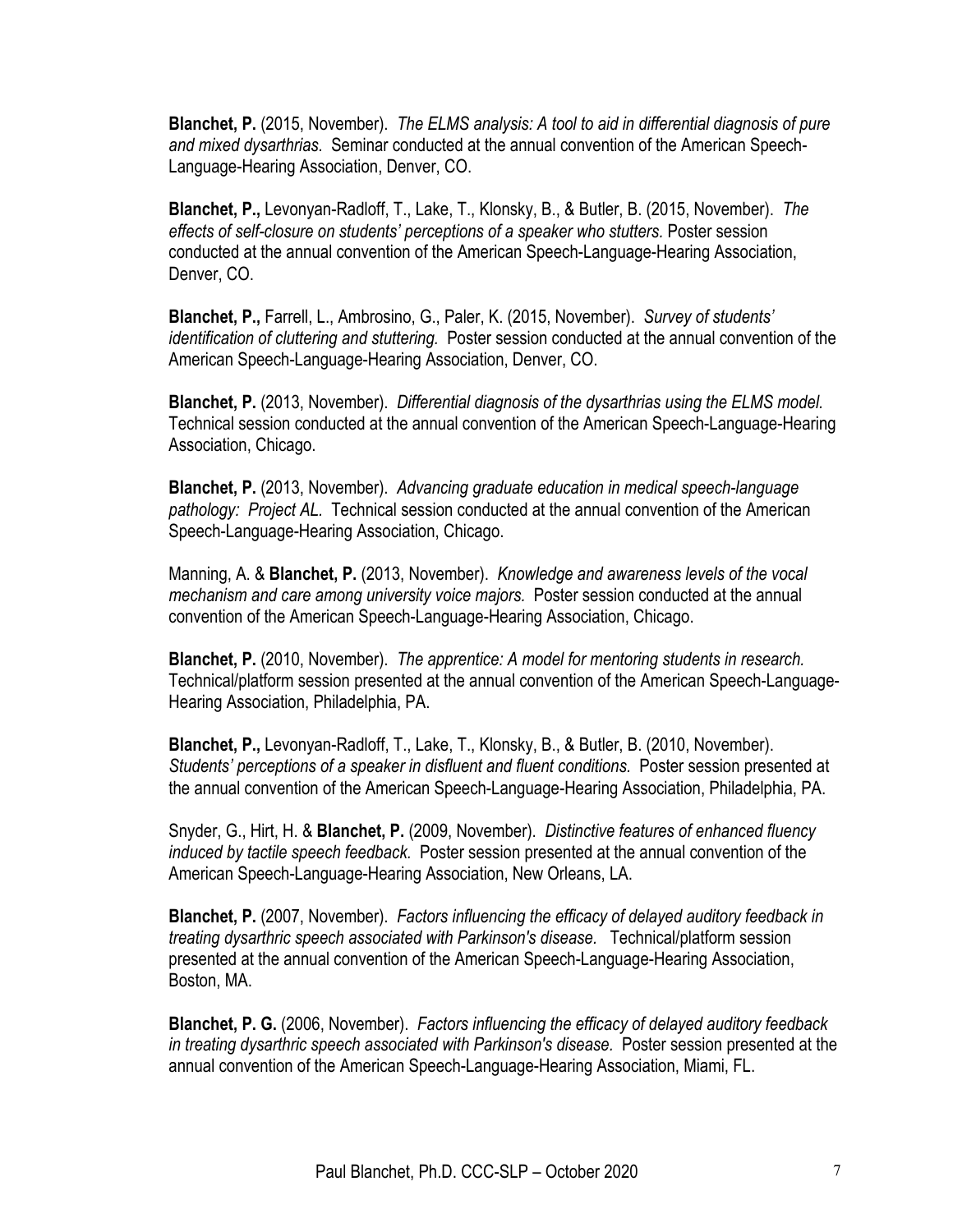Norris, J. A., Healey, E. C., Hoffman, P. R., **Blanchet, P. G.,** Kaufman, E. & Scott-Trautman, L. (1998, November). *Approaching fluency therapy from a multifactorial perspective: A changing view.* Paper presented at the convention of the American Speech and Hearing Association, San Antonio, TX.

#### **State Presentations:**

**Blanchet, P.** & Snyder, G. (2020, February). *The effects of factual and apologetic modes of self*disclosure on university students' perceptions of a speaker who stutters. Poster session conducted at the annual convention of the Texas Speech & Hearing Association, Houston, TX.

**Blanchet, P.** & Snyder, G. (2020, February). *Perceptions of cluttering among communication sciences and disorders and non-communication sciences and disorders students.* Poster session conducted at the annual convention of the Texas Speech & Hearing Association, Houston, TX.

**Blanchet, P.,** Levonyan-Radloff, T., Lake, T., Klonsky, B., & Butler, B. (2016, March). *The effects of self-closure on students' perceptions of a speaker who stutters.* Poster session conducted at the annual convention of the Texas Speech & Hearing Association, Fort Worth.

**Blanchet, P.,** Farrell, L., Ambrosino, G., Paler, K. (2016, March). *Survey of students' identification of cluttering and stuttering.* Poster session conducted at the annual convention of the Texas Speech & Hearing Association, Fort Worth.

**Blanchet, P.** (2014, February). *Motor speech disorders: Differential diagnosis and treatment considerations.* Invited short course conducted at the annual convention of the Texas Speech & Hearing Association, Houston, TX.

**Blanchet, P.** (2013, March). *Differential diagnosis of the dysarthrias.* Short course session conducted at the annual convention of the Texas Speech & Hearing Association, Dallas, TX.

**Blanchet, P.** (2013, March). *Speech characteristics associated with ALS: Characteristics and management.* Short course session conducted at the annual convention of the Texas Speech & Hearing Association, Dallas, TX.

**Blanchet, P.** (2013, March). *Factors influencing the efficacy of delayed auditory feedback in treating dysarthric speech associated with Parkinson's disease.* Poster session presented at the annual convention of the Texas Speech & Hearing Association, Dallas, TX.

**Blanchet, P.,** Levonyan-Radloff, T., Lake, T., Klonsky, B., & Butler, B. (2013, March). *Students' perceptions of a speaker in disfluent and fluent conditions.* Poster session presented at the annual convention of the Texas Speech & Hearing Association, Dallas, TX.

**Blanchet, P.** (2012, April). *Speech characteristics associated with ALS: Characteristics and management.* Short course session conducted at the annual convention of the New York State Speech, Language & Hearing Association, Saratoga Springs, NY.

Miller, A. & **Blanchet, P.** (2011, May). *Knowledge and awareness levels of the vocal mechanism*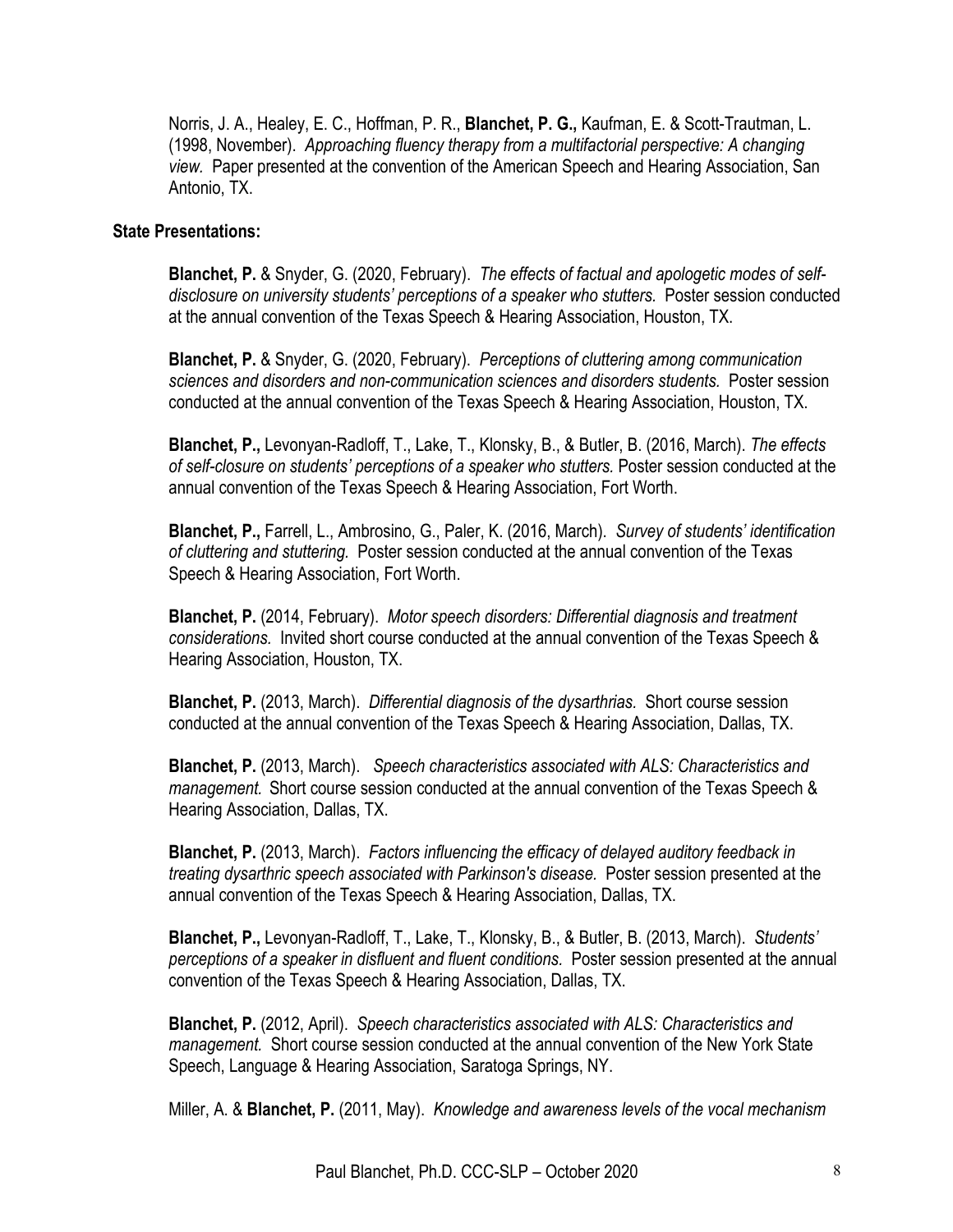*and care among university voice majors.* Oral presentation given at the annual convention of the New York State Speech, Language & Hearing Association, Saratoga Springs, NY.

Miller, A. & **Blanchet, P.** (2011, May). *Knowledge and awareness levels of the vocal mechanism and care among university voice majors.* Poster session conducted given at the annual convention of the New York State Speech, Language & Hearing Association, Saratoga Springs, NY.

Miller, A. & **Blanchet, P.** (2011, March). *Knowledge and awareness levels of the vocal mechanism and care among university voice majors.* Poster session conducted at Research That Matters: An Exposition of Graduate Research in SUNY and CUNY, Albany, NY.

**Blanchet, P.** (2010, April). *Differential diagnosis of the dysarthrias – part 1.* Short course session conducted at the annual convention of the New York State Speech, Language & Hearing Association, Saratoga Springs, NY.

**Blanchet, P.** (2010, April). *Differential diagnosis of the dysarthrias – part 2: Hypokinetic and hyperkinetic.* Short course session conducted at the annual convention of the New York State Speech, Language & Hearing Association, Saratoga Springs, NY.

**Blanchet, P.** (2009, May). *Intensive treatment programs for adolescents and adults who stutter: A tutorial for clinicians.* Short course session conducted at the annual convention of the New York State Speech, Language & Hearing Association, Saratoga Springs, NY.

**Blanchet, P.** (2009, May). *Differential diagnosis of dysarthria: A tutorial for clinicians.* Short course session conducted at the annual convention of the New York State Speech, Language & Hearing Association, Saratoga Springs, NY.

Klein, J., **Blanchet, P.** & Jackson, E. (2009, May). *The journey of a stuttering clinician: How our stuttering impacts our therapy.* Short course session conducted at the annual convention of the New York State Speech, Language & Hearing Association, Saratoga Springs, NY.

Allen, S., Tillery, K., **Blanchet, P.,** & Sidor, S. (2009, May). *Comparison of performance on OWLS and DSTP in children with CAPD.* Poster session conducted at the annual convention of the New York State Speech, Language & Hearing Association, Saratoga Springs, NY.

**Blanchet, P.** (2008, April). *Treating dysarthria in patients with Parkinson's disease: A tutorial for clinicians.* Short course session conducted at the annual convention of the New York State Speech, Language & Hearing Association, Saratoga Springs, NY.

Specht, N. & **Blanchet, P.** (2008, April). *A survey of corporate speech pathologists' demographic characteristics, professional activities, and career satisfaction.* Poster session presented at the annual convention of the New York State Speech, Language & Hearing Association, Saratoga Springs, NY.

**Blanchet, P.** & Meyer, J. (2007, April). *Treating dysarthria associated with Parkinson's disease*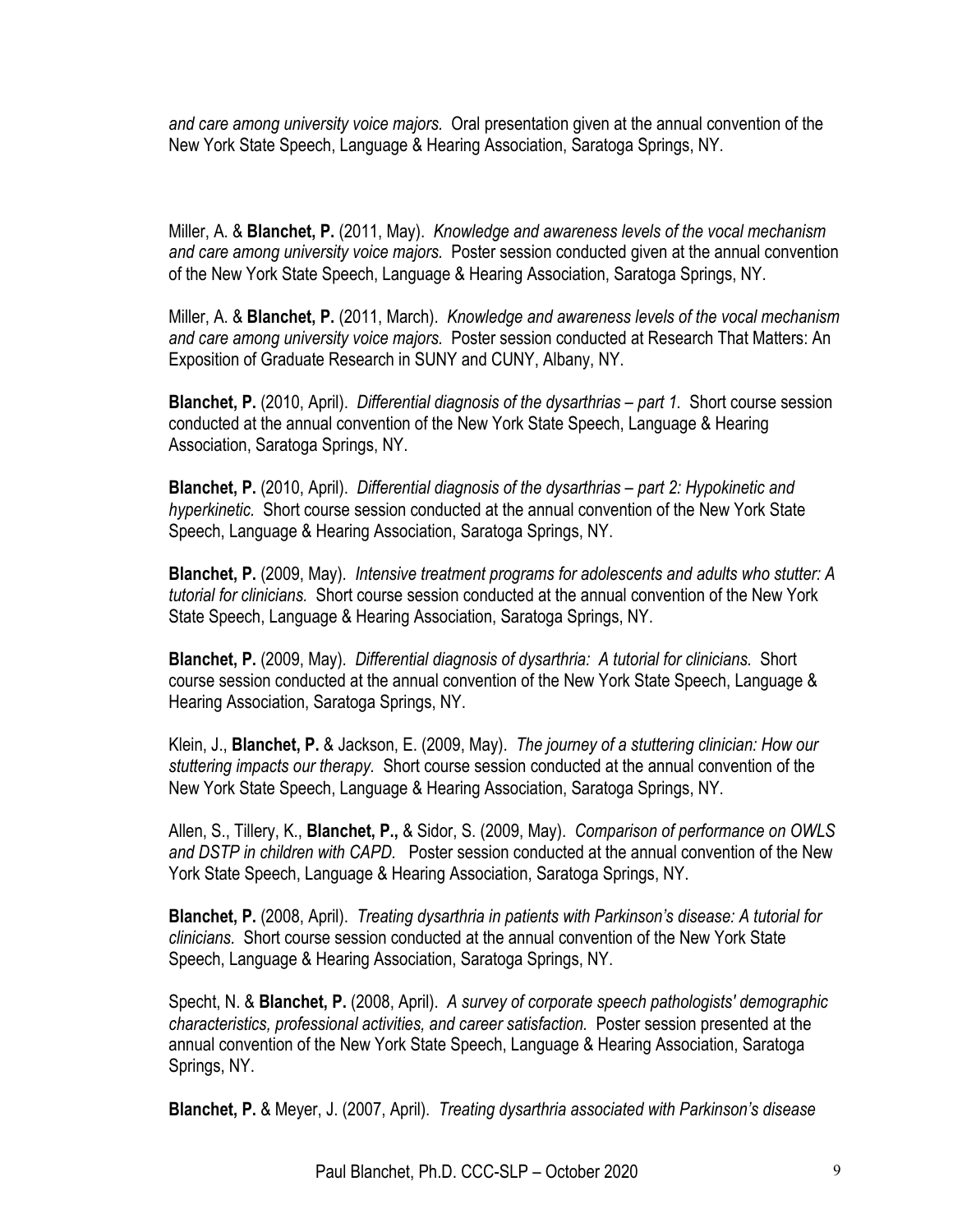*using delayed auditory feedback.* Seminar conducted at the annual convention of the New York State Speech, Language & Hearing Association, Buffalo, NY.

Lake, T., & **Blanchet, P.** (2007, April). *Undergraduate and graduate speech-language pathology students' perceptions of an instructor who stutters.* Poster session presented at the annual convention of the New York State Speech, Language & Hearing Association, Buffalo, NY.

**Blanchet, P. G.** (2006, April). *Using delayed auditory feedback to treat fluency and speech rate disorders.* Mini-seminar conducted at the annual convention of the New York State Speech, Language & Hearing Association, Saratoga Springs, NY.

**Blanchet, P. G.** (2006, April). *Factors influencing the efficacy of delayed auditory feedback in treating dysarthric speech associated with Parkinson's disease.* Poster session presented at the annual convention of the New York State Speech, Language & Hearing Association, Saratoga Springs, NY.

## **Local/Regional Presentations:**

**Blanchet, P.** (2017, October). *Apraxia of speech: Etiology, characteristics, diagnosis and treatment.* Invited workshop conducted at the Rehabilitation Institute of Michigan, Detroit.

**Blanchet, P.** (2015, October). *The dysarthrias: Differential diagnosis and treatment strategies.*  Invited workshop conducted at the Rehabilitation Institute of Michigan, Detroit.

**Blanchet, P.** (2014, January). *Identifying and treating stuttering in school age students.* Invited workshop conducted for the Killeen Independent School District, Killeen, TX.

**Blanchet, P.** (2013, November). *Developmental and neurogenic fluency disorders: Differential diagnosis and practical treatment strategies.* Invited workshop conducted at the annual conference of the Baylor University NYSSLHA Chapter, Waco, TX.

**Blanchet, P.** (2013, October). *The dysarthrias: Differential diagnosis and treatment strategies.*  Invited workshop conducted at the annual conference of the South Plains Regional Speech & Hearing Association, Lubbock, TX.

**Blanchet, P.** (2012, March). *The GRE: Myths, mysteries & questions.* Presentation made to the Communication Disorders Students Society, SUNY Fredonia.

**Blanchet, P.** (2011, September). *The thee-cornered hat: Client, clinician, and researcher.*  Presentation made to the Golden Key Honour Society, SUNY Fredonia.

Miller, A. & **Blanchet, P.** (2011, May). *Knowledge and awareness levels of the vocal mechanism and care among university voice majors.* Oral presentation given at the annual Student Research & Creativity Exposition, SUNY Fredonia.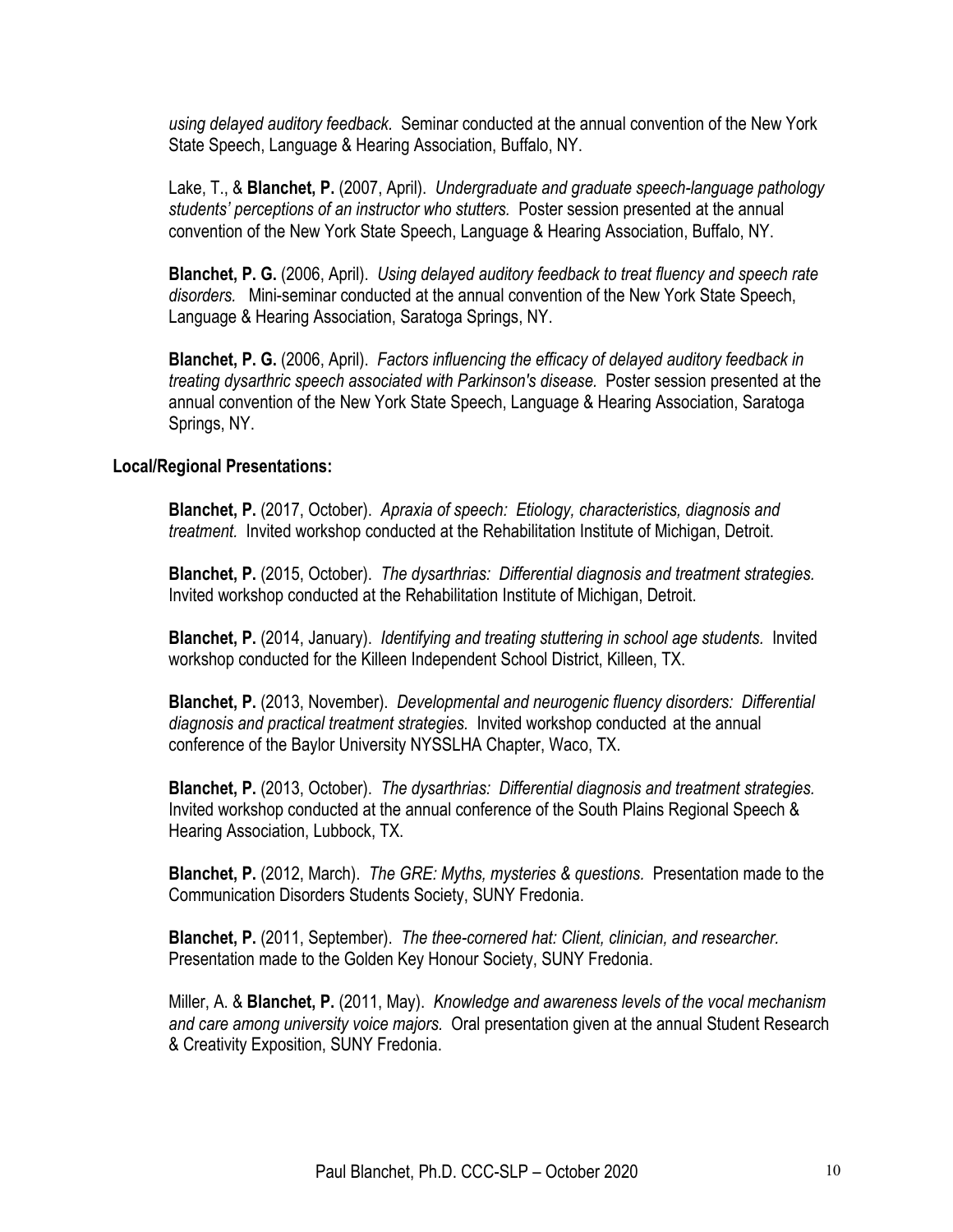Cronin, S.A., Klonsky, B., **Blanchet, P**., Piazza, N. (2011, May*). The effect of a simulated /r/ articulatory disorder on listener perception.* Poster session conducted at the annual Student Research & Creativity Exposition, State University of New York at Fredonia.

Cronin, S.A., Klonsky, B., **Blanchet, P**., Piazza, N. (2011, April*). The effect of a simulated /r/ articulatory disorder on listener perception.* Poster session conducted at the 30th Annual Western Pennsylvania Undergraduate Psychology Conference, New Wilmington, PA.

**Blanchet, P.** (2011, April). *Cluttering: Differential diagnosis and rate control options.* Workshop conducted at Rochester Hearing & Speech Center, Rochester, NY.

**Blanchet, P.** (2011, April). *An introduction to fluency disorders.* Presentation made to Edinboro State University, Edinboro, PA.

**Blanchet, P.** (2011, March). *Fluency disorders: Differential diagnosis and rate control options.*  Presentation given at the Speech & Hearing Association of Western New York Spring Workshop, Buffalo, NY.

**Blanchet, P.** (2011, March). *The apprentice: A model for mentoring students in research.*  Presentation made to the Communication Disorders Students Society, SUNY Fredonia.

**Blanchet, P.** (2010, October). *Fluency disorders: Differential diagnosis and treatment options.* Workshop conducted at Rochester Hearing & Speech Center, Rochester, NY.

**Blanchet, P.** (2010, October). *Differential diagnosis of the dysarthrias.* Presentation given at the Speech & Hearing Association of Western New York Fall Workshop, Buffalo, NY.

**Blanchet, P.** (2010, September). *Treatment techniques for children who stutter.* Workshop conducted at Rochester Hearing & Speech Center, Rochester, NY.

**Blanchet, P.** (2010, June). *Stuttering therapy for young children: A personal and professional perspective on best practices.* Workshop conducted at Buffalo Hearing & Speech Center, Buffalo, NY.

**Blanchet, P.** (2010, June). *Speech treatment options for individuals with Parkinson's disease.*  Presentation made to the American Parkinson's Disease Information & Referral Center, Westfield Hospital, Westfield, NY.

**Blanchet, P.** (2010, May). *Cluttering: Diagnosis and treatment.* Workshop conducted at Buffalo Hearing & Speech Center, Buffalo, NY.

**Blanchet, P.** (2010, April). *Graduate student education in alaryngeal speech options.* Presentation made to the New Voice Club, Buffalo, NY.

**Blanchet, P.** (2010, March). *An introduction to fluency disorders.* Presentation made to Edinboro State University, Edinboro, PA.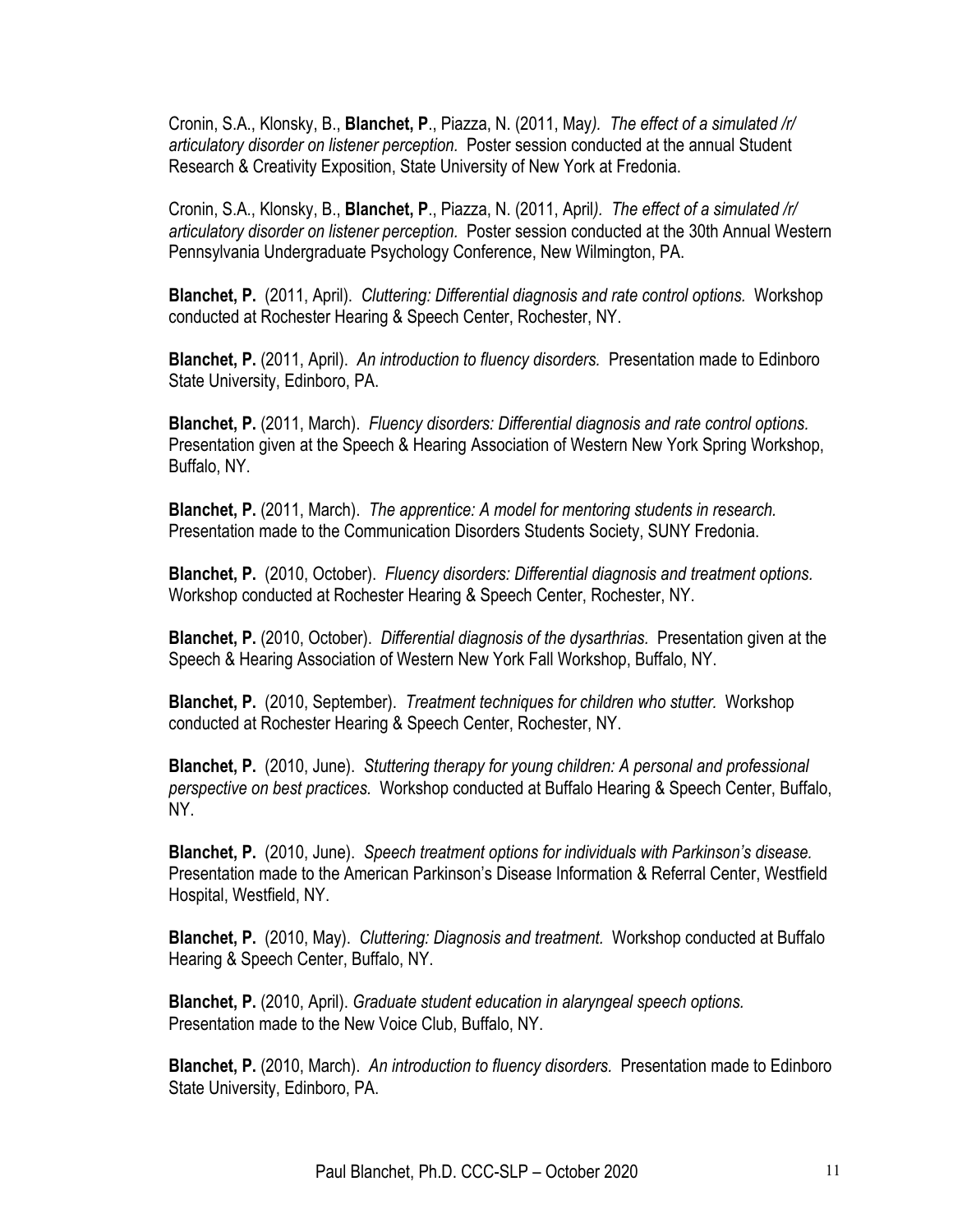**Blanchet, P.** (2009, October). *Life after laryngectomy: Part 2.* Presentation made to Sigma XI, State University of New York at Fredonia.

**Blanchet, P.** (2009, September). *Life after laryngectomy: Part 1.* Presentation made to Sigma XI, State University of New York at Fredonia.

Croxton, J., **Blanchet, P.** & Lee, T. (2009, August). *Faculty mentoring students in research: Opportunities & challenges.* Presentation made at 3rd Annual SUNY Fredonia Teaching & Learning Conference, State University of New York at Fredonia.

**Blanchet, P.** (2009, April). *An introduction to fluency disorders.* Presentation made to Edinboro State University, Edinboro, PA.

**Blanchet, P.** (2009, March). *Brain attack part 2: Neurological and behavioral effects of strokes.* Presentation made to Sigma XI, State University of New York at Fredonia.

**Blanchet, P.** (2009, February). *Speech rate modification.* Workshop conducted at Buffalo Hearing & Speech Center, Buffalo, NY.

**Blanchet, P.** (2009, February). *Brain attack part 1: Neurological and behavioral effects of strokes.* Presentation made to Sigma XI, State University of New York at Fredonia.

**Blanchet, P.** (2008, September). *Genetic factors in stuttering.* Presentation made to Sigma XI, State University of New York at Fredonia.

**Blanchet, P.** (2008, June). *New developments in the artificial larynx.* Presentation made to the New Voice Club, Buffalo, NY.

Specht, N. & **Blanchet, P.** (2008, April). *A survey of corporate speech pathologists' demographic characteristics, professional activities, and career satisfaction.* Poster session conducted given at the annual Student Research & Creativity Exposition, SUNY Fredonia.

**Blanchet, P.** (2008, March). *Auditory processing in persons who stutter.* Presentation made to Sigma XI, State University of New York at Fredonia.

**Blanchet, P. G.** (2007, October). *Factors influencing the effects of delayed auditory feedback on dysarthric speech associated with Parkinson's disease.* Presentation made to Sigma XI, State University of New York at Fredonia.

**Blanchet, P.** & Specht, N. (2007, October). *Talking is work!: The world of corporate speech pathology.* Social Sciences Colloquium at the State University of New York at Fredonia.

Lake, T., & **Blanchet, P.** (2007, April). *Undergraduate and graduate speech-language pathology students' perceptions of an instructor who stutters.* Poster session conducted given at the annual Student Research & Creativity Exposition, SUNY Fredonia.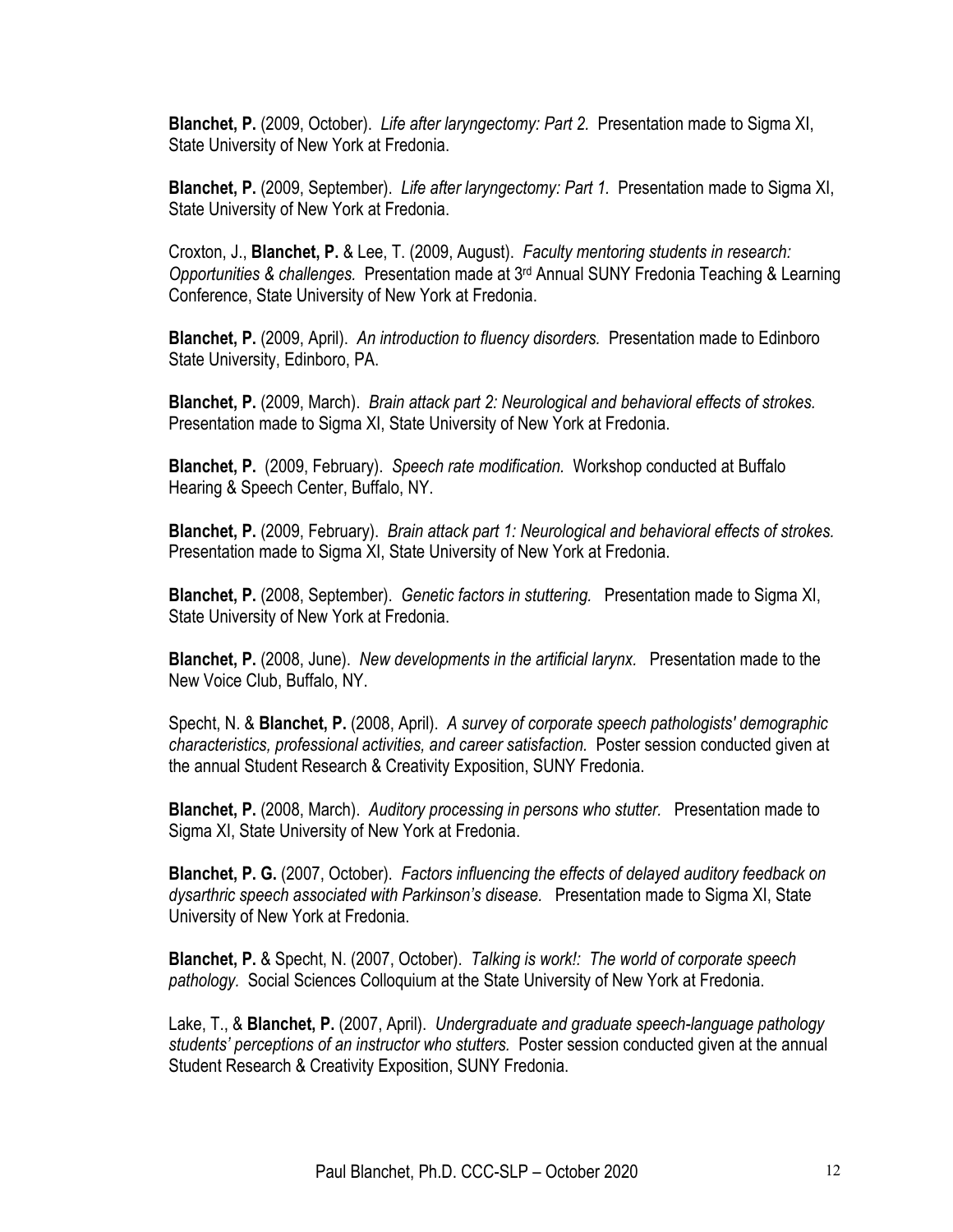**Blanchet, P.** (2007, April). *Auditory feedback and stuttering.* Social Sciences Colloquium at the State University of New York at Fredonia.

**Blanchet, P. G.** (2007, March). *Working with preschool children who stutter.* Presentation made to Our Lady of Mount Carmel School, Silver Creek, NY.

**Blanchet, P. G.** (2007, March). *Neurological basis of stuttering.* Presentation made to Sigma XI, State University of New York at Fredonia.

**Blanchet, P.**, Levonyan-Radloff, T., Lake, T., & Klonsky, B. (2007, March). *Graduate speechlanguage pathology students' perceptions of an instructor who stutters.* Poster session presented at the Faculty Research Exposition, State University of New York at Fredonia.

**Blanchet, P.** (2006, October). *Stuttering therapy for children*. Presentation made to Our Lady of Mount Carmel School, Silver Creek, NY.

**Blanchet, P.** (2006, October). *Treatment efficacy research using single-subject designs: A case analysis.* Presentation made to Eastern Kentucky University, Richmond.

**Blanchet, P.** (2006, October). *Working as an SLP with people who stutter.* Presentation made to Eastern Kentucky University, Richmond.

**Blanchet, P.** (2006, October). *A personal stuttering therapy history: Perspective of a client/clinician.* Presentation made to Eastern Kentucky University, Richmond.

**Blanchet, P.** (2006, September). *Fluency enhancing behaviors for school-aged children who stutter.* Presentation made to Lakeshore High School, Silver Creek, NY.

**Blanchet, P.** (2006, September). *Delayed auditory feedback and Parkinson's disease.* Presentation made to the Parkinson's Wellness Group and Association of Western New York, West Seneca

**Blanchet, P.** & Meyer, J. (2006, September). *Using delayed auditory feedback to treat fluency and speech rate disorders.* Workshop conducted at Buffalo Hearing & Speech Center, Buffalo, NY.

**Blanchet, P. G.** (2006, April). *Parkinson's disease: Neuropathology and motor symptoms.* Presentation made to Sigma XI, State University of New York at Fredonia.

**Blanchet, P. G.** (2006, March). *Factors influencing the efficacy of delayed auditory feedback in treating dysarthric speech associated with Parkinson's disease.* Poster session presented at the Faculty Research Exposition, State University of New York at Fredonia.

**Blanchet, P.** (2006, February). *Speech deficits in individuals with Parkinson's disease.* Social Sciences Colloquium at the State University of New York at Fredonia.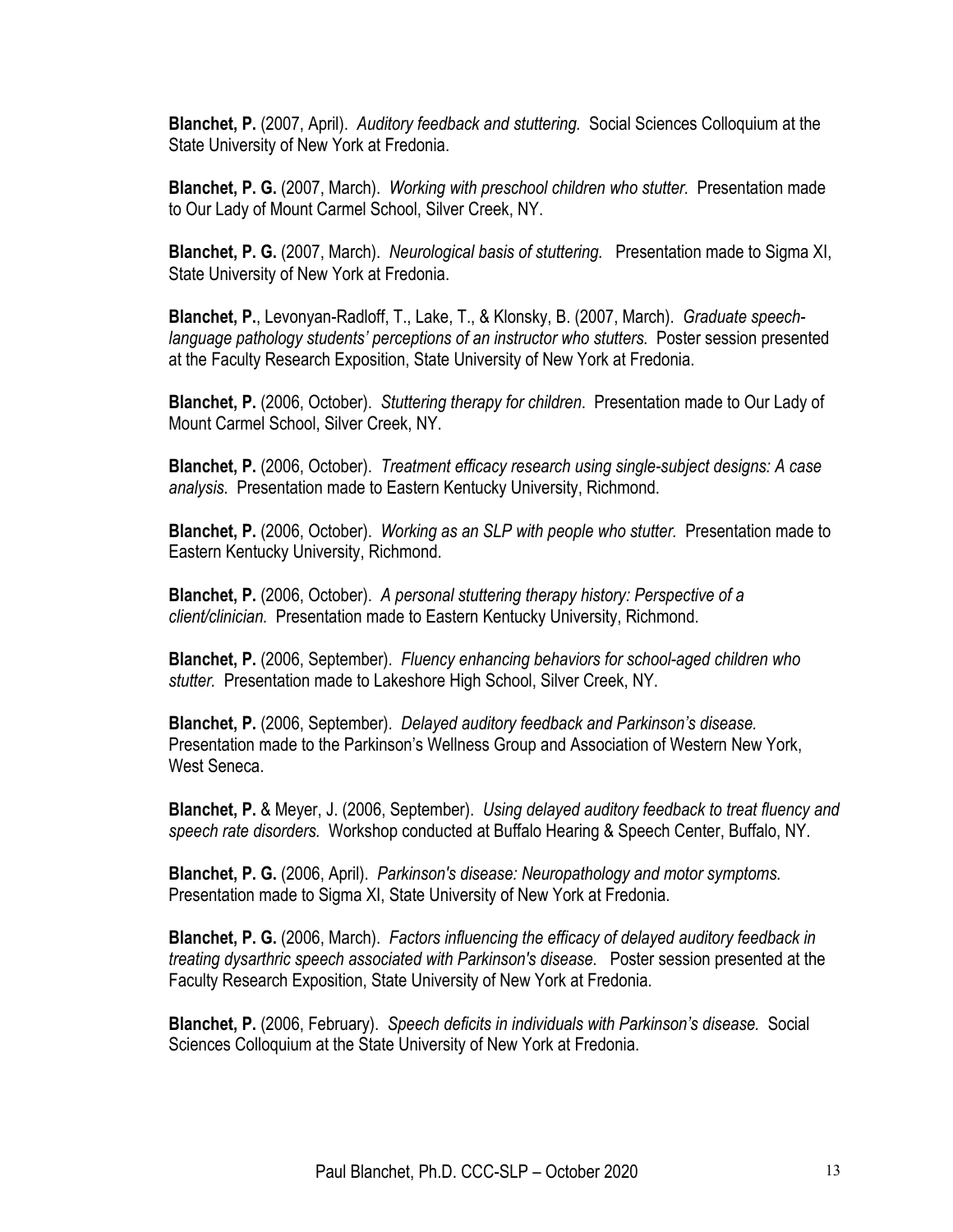**Blanchet, P.** (2005, November). *Approaches to stuttering therapy for children and adults: Use of DAF and other techniques.* Presentation made to Our Lady of Mount Carmel School, Silver Creek, NY.

**Blanchet, P.** (2005, March). *A personal stuttering therapy history: Perspective of a client/clinician.* Presentation made to Southeastern Louisiana University, Hammond.

**Blanchet, P.** (2005, March). *Speech deficits in individuals with Parkinson's disease.* Presentation made to the National Student Speech Language Hearing chapter of Louisiana State University, Baton Rouge.

**Blanchet, P.** (2005, February). *Speech deficits in individuals with Parkinson's disease.* Presentation made to the State University of New York at Fredonia.

**Blanchet, P. G.** (2003, November). *Factors influencing the efficacy of delayed auditory feedback in treating dysarthric speech associated with Parkinson's disease.* Poster session presented at the School of Allied Health Professions Research Day, Louisiana State University Health Sciences Center, New Orleans.

**Blanchet, P.** (2003, September). *A personal stuttering therapy history: Perspective of a client/clinician.* Presentation made to Xavier University (Nancy Martino, Ph.D., CCC-SLP, Instructor), New Orleans, LA.

**Blanchet, P.** (2002, May). *A survey of stuttering therapy: Traditional and instrumental techniques.* Presentation made to COMD 2081: Introduction to Communication Disorders (Norma Travis, Ph.D., CCC-SLP, Instructor), Louisiana State University, Baton Rouge.

**Blanchet, P.** (2002, March). *A personal stuttering therapy history: Perspective of a client/clinician.* Presentation made to COMD 6210: Fluency Disorders (Sylvia Davis, Ph.D., CCC-SLP, Instructor), Louisiana State University Health Sciences Center, New Orleans.

**Blanchet, P.** (2002, January). *A personal stuttering therapy history: Perspective of a client/clinician.* Presentation made to Xavier University (Nancy Martino, Ph.D., CCC-SLP, Instructor), New Orleans, LA.

**Blanchet, P.** (2001, December). *A survey of stuttering therapy: Traditional and instrumental techniques.* Presentation made to COMD 2081: Introduction to Communication Disorders (Norma Travis, Ph.D., CCC-SLP, Instructor), Louisiana State University, Baton Rouge.

**Blanchet, P.** (2001, November). *A personal stuttering therapy history: Perspective of a client/clinician.* Presentation made to COMD 4682: Introduction to Clinical Practicum (Laura Teague, CCC-SLP, Instructor), Louisiana State University, Baton Rouge.

**Blanchet, P.** (2001, April). *A survey of stuttering therapy: Traditional and instrumental techniques.* Presentation made to COMD 2081: Introduction to Communication Disorders (Norma Travis, Ph.D., CCC-SLP, Instructor), Louisiana State University, Baton Rouge.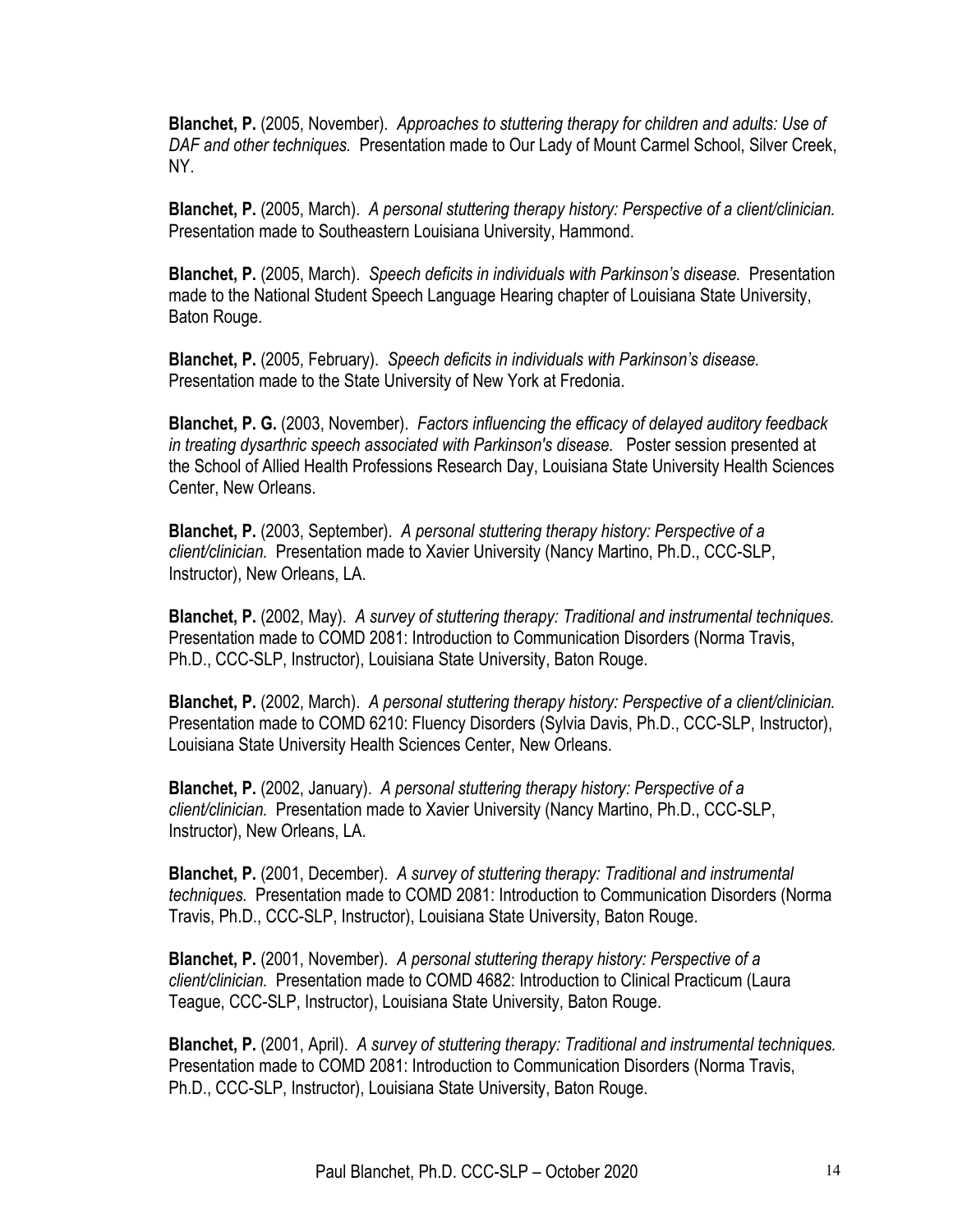**Blanchet, P.** (2001, April). *A personal stuttering therapy history: Perspective of a client/clinician.* Presentation made to COMD 4682: Introduction to Clinical Practicum (Laura Teague, CCC-SLP, Instructor), Louisiana State University, Baton Rouge.

**Blanchet, P.** (2000, November). *A personal stuttering therapy history: Perspective of a client/clinician.* Presentation made to COMD 4682: Introduction to Clinical Practicum (Laura Teague, CCC-SLP, Instructor), Louisiana State University, Baton Rouge.

**Blanchet, P.** (2000, April). *A survey of stuttering therapy: Traditional and instrumental techniques.*  Presentation made to COMD 2081: Introduction to Communication Disorders (Norma Travis, Ph.D., CCC-SLP, Instructor), Louisiana State University, Baton Rouge.

**Blanchet, P.** (1998, March). *A personal stuttering therapy history: Perspective of a client/clinician.*  Presentation made to COMD 4682: Introduction to Clinical Practicum (Shannon Farho, CCC-SLP, Instructor), Louisiana State University, Baton Rouge.

Keiser, R., **Blanchet, P.**, Brock, B., & Drewett, P. (1990, April). *Subjective emotional responses to various musical dyads.* Paper presented at the meeting of the Southwestern Psychological Association, Dallas, TX.

# **Undergraduate Student Applied Research (Baylor University):**

- 1. Spring 2020: Students' perceptions of a speaker who stutters before and after a live presentation **(Jenna Eckstein, Sarah Fellars, Sadie Putney, Sofia Rodriguez, Shandy Smith)**
- 2. Fall 2019: Students' perceptions of a speaker who stutters before and after a live presentation **(Jenna Eckstein, Taylor Gilleylen, MaryGrace Lesikar, Sadie Putney, Sofia Rodriguez, Shandy Smith, Erin Sucich)**
- 3. Spring 2016: Perceptions of cluttering amongst communication sciences and disorders and noncommunication sciences and disorders students **(Alyson Johnson, Morgan Jones, Shelby Cryns, Mallory Weinheimer, Ally Stallings)**

# **Undergraduate Student Special Topics (Baylor University):**

1. Spring 2015: The effects of extended video exposure to cluttering on university students' perceptions of a person who clutters **(Alyson Johnson, Haley Root, Erin Novak, Tess Kucera, Savannah Davis, Jenise Thompson, Rachel Spencer)**

# **Undergraduate Student Honors Program Projects (Baylor University):**

- 1. **Elizabeth Lyons**: Treatment options for increasing vocal loudness in dysarthric speakers with Parkinson's disease (fall 2013).
- 2. **Chelsea Cornejo**: A comparative analysis two treatment programs for preschool children who stutter (fall 2013).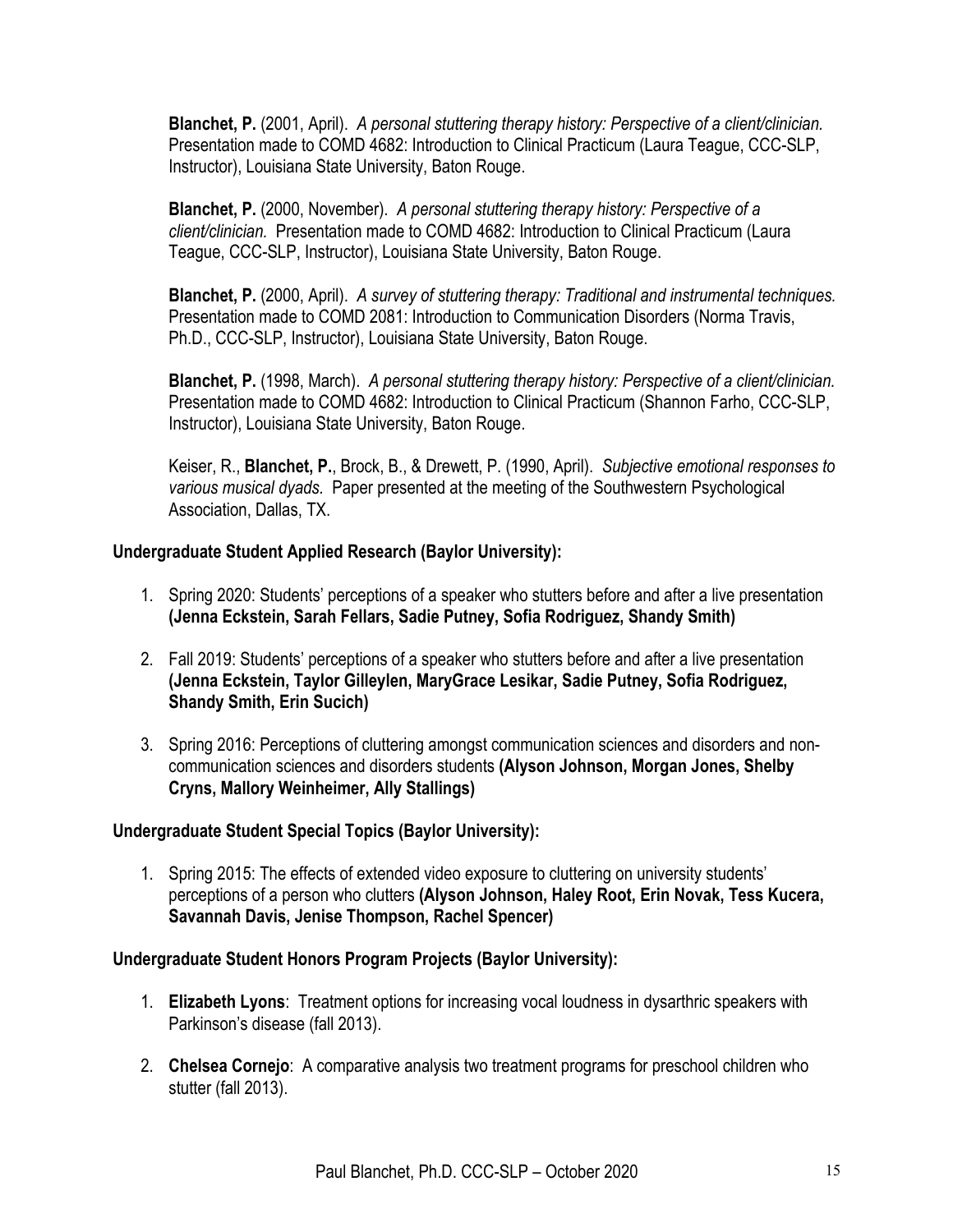## **Graduate Student Research Projects (SUNY Fredonia):**

1. **Allison Miller**: *Knowledge and awareness levels of the vocal mechanism and care among university voice majors* (Directed Study completed in spring of 2011).

The manuscript of this study was published in *International Journal of Research in Choral Singing.*

2. **Nicole Specht**: *A survey of corporate speech pathologists' demographic characteristics, professional activities, and career satisfaction* (Directed Study completed in spring of 2008).

The manuscript of this study was published in *CICSD*.

3. **Tanya Lake**: *Undergraduate and graduate students' perceptions of an instructor who stutters* (Directed Study completed in spring of 2007).

Earned an Honorable Mention in the student poster competition at the 2007 NYSSLHA convention in Buffalo, NY. The manuscript of this study was published in *CICSD.*

### **Undergraduate Student Independent Studies (SUNY Fredonia):**

- 1. Spring 2012: Identification and awareness of cluttering among university students **(Lindsey Farrell, Kristen Paler, Gabrielle Ambrosino)**
- 2. Spring 2012: Students' perceptions of a speaker who stutters under disclosure and nondisclosure conditions **(Emily Bobseine, Erin Colton, Hillary Coolican, Jaime Campbell, Meghan Veno)**
- 3. Fall 2011: Identification and awareness of cluttering among university students **(Lindsey Farrell, Kristen Paler, Gabrielle Ambrosino)**
- 4. Fall 2011: Students' perceptions of stuttering **(Emily Bobseine, Erin Colton, Hillary Coolican, Jaime Campbell, Meghan Veno)**
- 5. Spring 2011: Seminar in cluttering **(Lacey Heid, Lisa Heintzelman, Lindsey Farrell, Kristen Paler, Gabrielle Ambrosino)**
- 6. Spring 2010: Voice/resonance disorders **(Rachel Darron, Katherine Dylag, Christina Territo)**
- 7. Fall 2008: Students' perceptions of stuttering **(Brooke Butler)**
- 8. Fall 2008: Corporate speech pathology **(Ashley Goodrich, Laura Walther, Sara Briggs)**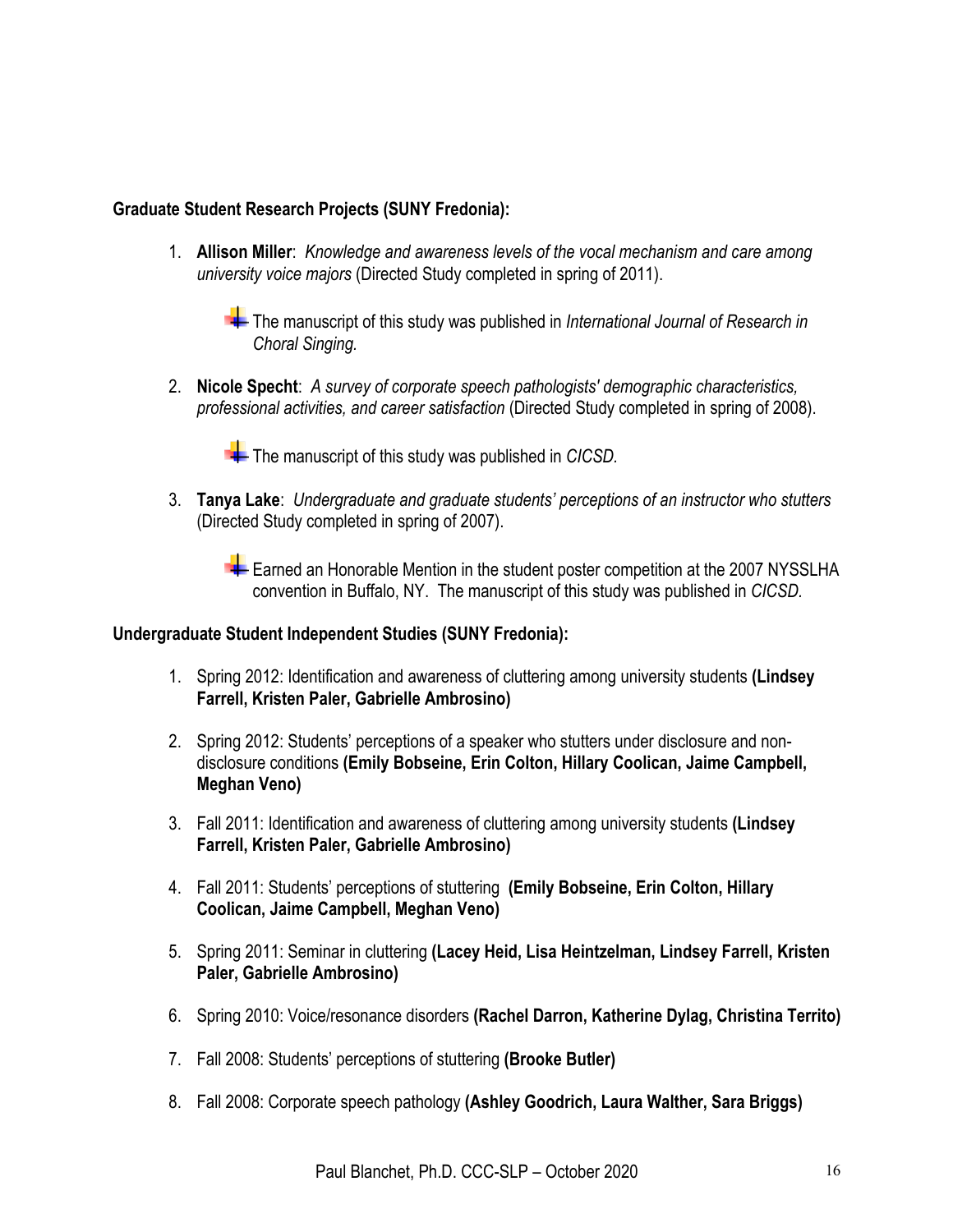9. Spring 2008: Survey methodology **(Nicole Specht, Ashley Goodrich, Laura Walther)**

## **Clinical Certification/Licensure:**

- Certificate of Clinical Competence in Speech-Language Pathology (CCC-SLP), American Speech-Language-Hearing Association (Account #12073531)
- Licensed to practice Speech-Language Pathology, Louisiana Board of Examiners in Speech-Language Pathology and Audiology (#5119)
- Certified in Lee Silverman Voice Treatment (LSVT)
- **Certified in Compton P-ESL Accent Modification**
- **E** Certified in Speak Out!® Voice Program

### **Honors and Distinctions:**

- Featured author at Creations @ Baylor Exhibit, Jones Library, February 13, 2020
- Invited professional for *International Stuttering Awareness Day (ISAD)* online conference, October 1-22, 2018
- Featured author at Creations @ Baylor Exhibit, Moody Library, January 23, 2018
- Invited professional panelist for *International Stuttering Awareness Day (ISAD)* online conference, October 1-22, 2017
- Awarded *Research Leave* for the fall 2016 semester at Baylor University.
- Featured author at Creations @ Baylor Exhibit, Moody Library, November, 11, 2015
- Invited expert for *ISAD* online conference, October 1-22, 2015
- Faculty Member of the Month, Order of Omega Honor Society, Baylor University, Feb., 2014
- Honorary Member, Golden Key International Honour Society, 2010
- $\blacktriangleright$  ASHA ACE Award, 2010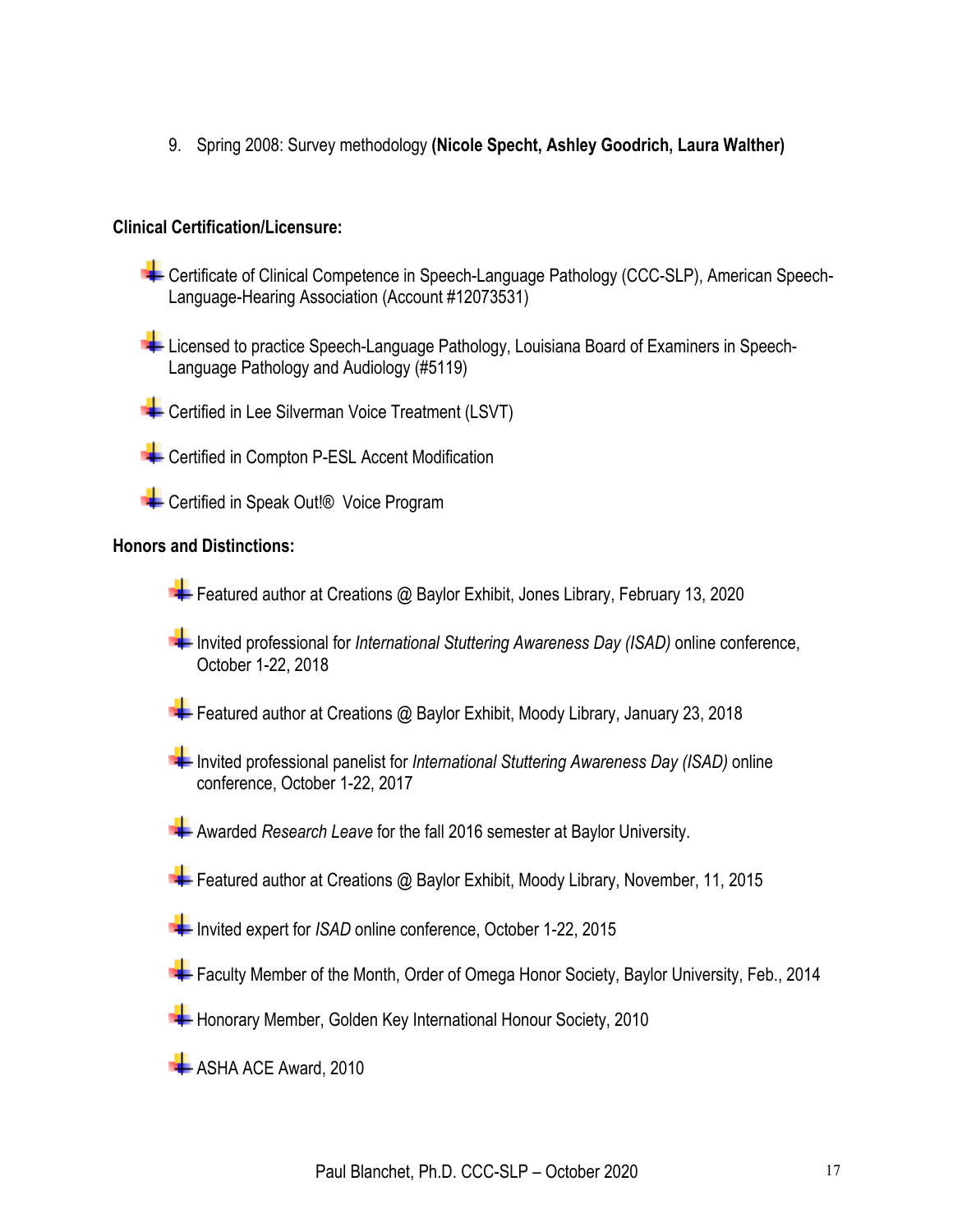SHAWNY (Speech & Hearing Association of Western New York) Recognition Award, 2010

## **Intramural Grants/Monetary Awards:**

1. University Teaching Development Grant, Baylor University, fall 2019 **(funded for \$1300.00)**

Funds used to attend two-day stuttering treatment workshop in Baton Rouge, Louisiana

- 2. University Research Committee, Baylor University, spring 2016 **(funded for \$4500.00) Role**: Principal Investigator **Project Title**: *The Differential Effects of Factual and Apologetic Self-Disclosure on University Students' Perceptions of a Speaker Who Stutters*
- 3. Baylor University Institute for Oral History Faculty Research Fellowship, 2016-2017 **(funded for \$1000.00) Role**: Principal Investigator **Project Title:** *Developments in Stuttering Research During the Last 40 Years: Reflections and Insights from a Clinician, Scholar, and Person Who Stutters*
- 4. University Research Committee, Baylor University, spring 2015 **(funded for \$4500.00) Role:** *Principal Investigator* **Project Title**: *The Effects of Self-Disclosure and Other-Mediated Disclosure on University Students' Perceptions of a Speaker Who Stutters*
- 5. University Teaching Development Grant, Baylor University, spring 2015 **(funded for \$844.49)**

Funds used to attend two-day Speak Out! workshop in Richardson, Texas

6. Scholarly Incentive Award, SUNY Fredonia, spring 2011 **(funded for \$699)**

 $\blacktriangleright$  Funds awarded to purchase research equipment for vocal monitoring study

7. Professional Development Award, SUNY Fredonia, spring 2011 **(funded for \$1211)**

 $\blacktriangleright$  Funds used to attend two-day Compton Accent Reduction training workshop

8. Individual Development Award, SUNY Fredonia, fall 2010 **(funded for \$1000)**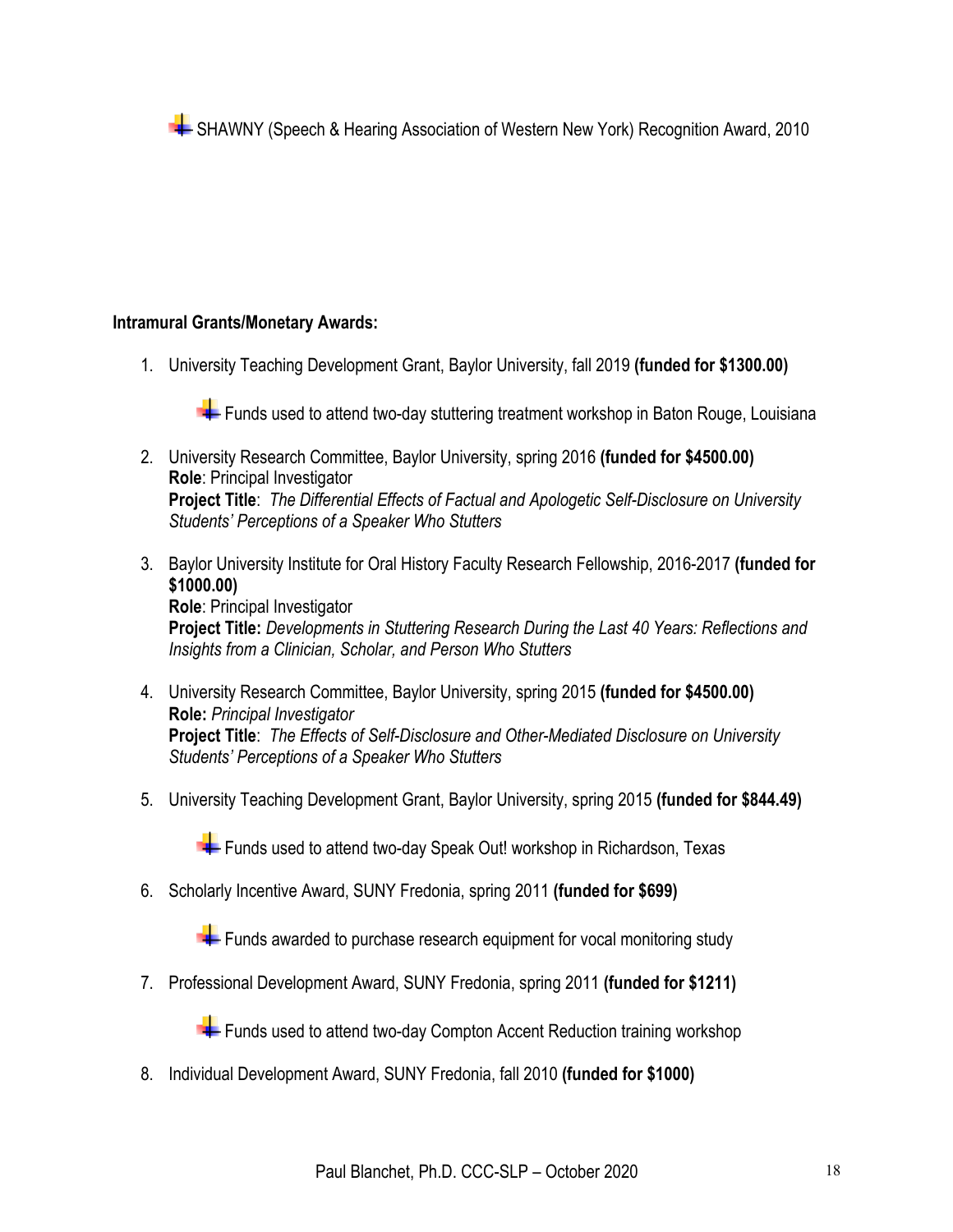Funds used to present in Barcelona, Spain (December, 2010)

9. Individual Development Award, SUNY Fredonia, spring 2010 **(funded for \$950)**

Funds used to attend two-day Lee Silverman Voice Therapy workshop in Pittsburgh, PA

10. Instructional Incentive Award, SUNY Fredonia, spring '07 **(funded for \$636)**

Funds used for educational materials for new course (*Corporate Speech Pathology*)

11. Fredonia College Foundation Faculty Fellowship Award, spring '06 **(funded for \$718)**

Funds used for educational materials for new course (*Medical SLP*)

12. Shortened Course Incentive, Graduate Studies Office, summer '06 **(funded for \$600)**

Awarded stipend for new time-shortened course (*Corporate Speech Pathology*)

13. Shortened Course Incentive, Graduate Studies Office, summer '06 **(funded for \$600)**

Awarded stipend for new time-shortened course (*Designing Surveys*)

14. UUP Grant for Employees with Disabilities, summer '06 (**funded for \$2,595.75**)

Funds awarded to attend three-week stuttering treatment program in Toronto, ON

# **Extramural Grant Proposals:**

- 1. Dystonia Medical Research Foundation Grant, November 2016, \$78,886 **(unfunded) Role:** Co-Principal Investigator **Principal Investigator:** Richard Dressler, Western Kentucky University **Co-Principal Investigator:** Connie Porcaro, Florida Atlantic University **Title:** *A Video Library of Motor Speech Disorders*
- 2. Aegis Therapies, Inc. grant, spring 2015, \$69,840 **(unfunded) Role**: Co-Principal Investigator Principal Investigator: Richard Dressler, Western Kentucky University Co-Principal Investigator: Connie Keintz, Florida Atlantic University **Title:** *Motor Speech Disorder Video Library*
- 3. ASHA Advancing Academic Research Careers Award, 2007 **(unfunded)**

**Courses Taught at Baylor University** (\*\* denotes new course created; \* denotes course redesigned)**:**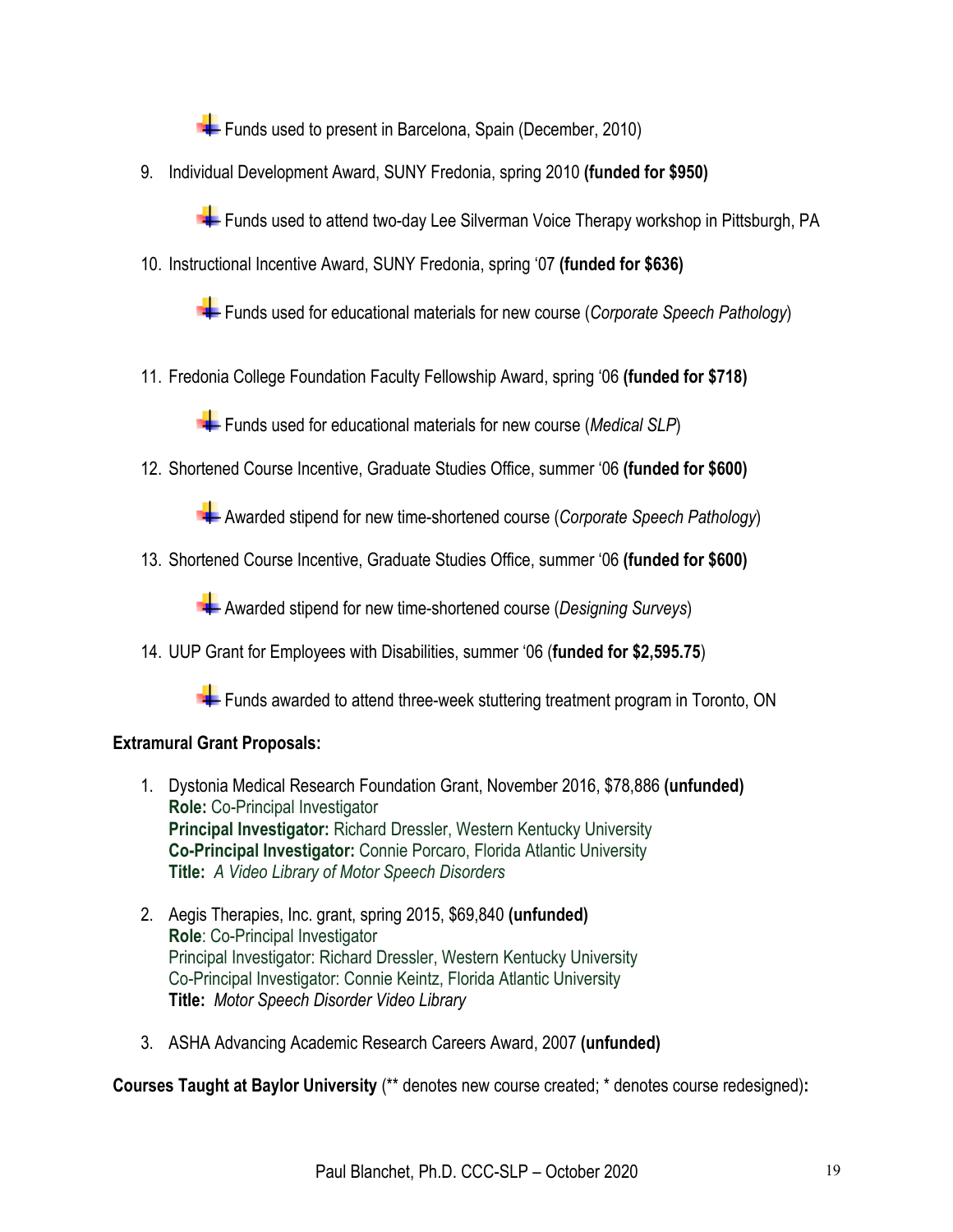- 1. *CSD 5318 (Methods in Graduate Study)*: 2012
- 2. *CSD 4308 (Disorders of Speech and Swallowing)*: 2014, 2015, 2017 **\*\***
- 3. *CSD 43C8 (Advanced Speech-Language Pathology)*: 2012, 2013 **\***
- 4. *CSD 5314 (Voice Pathology)*: 2013, 2014, 2015, 2016
- 5. *CSD 4358 (Speech Science)*: 2013
- 6. *CSD 5317 (Cleft Lip and Palate)*: 2013, 2014, 2015, 2016, 2017, 2017, 2018
- 7. *CSD 5312 (Fluency Disorders)*: 2013, 2014, 2015, 2016, 2017, 2018, 2018, 2019, 2019, 2020, 2020, 2020, 2020
- 8. *CSD 5316 (Motor Speech Disorders)*: 2013, 2014, 2015, 2017, 2018, 2018, 2019, 2019, 2020, 2020
- 9. *CSD 5328 (Dysphagia)*: 2014, 2015, 2016, 2017, 2018

## **Courses Taught at SUNY Fredonia:**

- 1. *CDS 268 (Phonetics)*: 2006, 2007, 2008, 2009, 2010, 2011 \*
- 2. *CDS 280 (Speech Pathology I)*: 2009, 2010, 2011, 2012 \*
- 3. *CDS 310 (Speech & Hearing Mechanism)*: 2005 \*
- 4. *CDS 390 (Designing Surveys)*: 2007 \*\*
- 5. *CDS 418 (Speech Pathology II)*: 2009, 2010 \*
- 6. *CDS 551 (Neuroscience for Comm. Dis.)*: 2005, 2006, 2007, 2008, 2009, 2010, 2011 \*\*
- 7. *CDS 552 (Medical Speech-Language Pathology)*; 2007, 2008, 2009, 2010, 2011, 2012 \*\*
- 8. *CDS 556 (Corporate Speech Pathology):* 2007, 2008 \*\*
- 9. *CDS 575 (Craniofacial Anomalies):* 2007, 2008, 2009, 2011 \*
- 10. *CDS 598 (Voice Disorders)*: 2005 \*
- 11. *CDS 606 (Research Design)*: 2006, 2007, 2008, 2009, 2010, 2011 \*
- 12. *CDS 608 (Neurogenic Language Disorders):* 2012 \*
- 13. *CDS 611 (Motor Speech Disorders)*: 2006, 2007, 2008, 2009, 2010, 2011, 2012 \*\*

### **Courses Taught at Edinboro University of Pennsylvania:**

1. *SHLD 630 (Fluency Disorders)*: 2007, 2007, 2008, 2009 \*

### **Courses Taught at LSU Health Sciences Center:**

- 1. *COMD 6212 (Voice Disorders):* 2003
- 2. *COMD 5132 (Speech Science)*: 2002, 2003, 2004, 2005
- 3. *COMD 5200 (Phonetics):* 2002, 2003, 2004, 2005
- 4. *COMD 6100 (Research in COMD):* 2002
- 5. *COMD 6204 (Motor Speech Disorders):* 2003, 2004, 2005
- 6. *COMD 6546 (Cleft Palate):* 2003, 2004, 2005

# **Courses Taught at LSU, Baton Rouge:**

- 1. *COMD 7280 (Neuroanatomy):* 2003
- 2. *COMD 7397 (Aphasia)*: 2004
- 3. *COMD 2050 (Intro*. *to Language*): 2001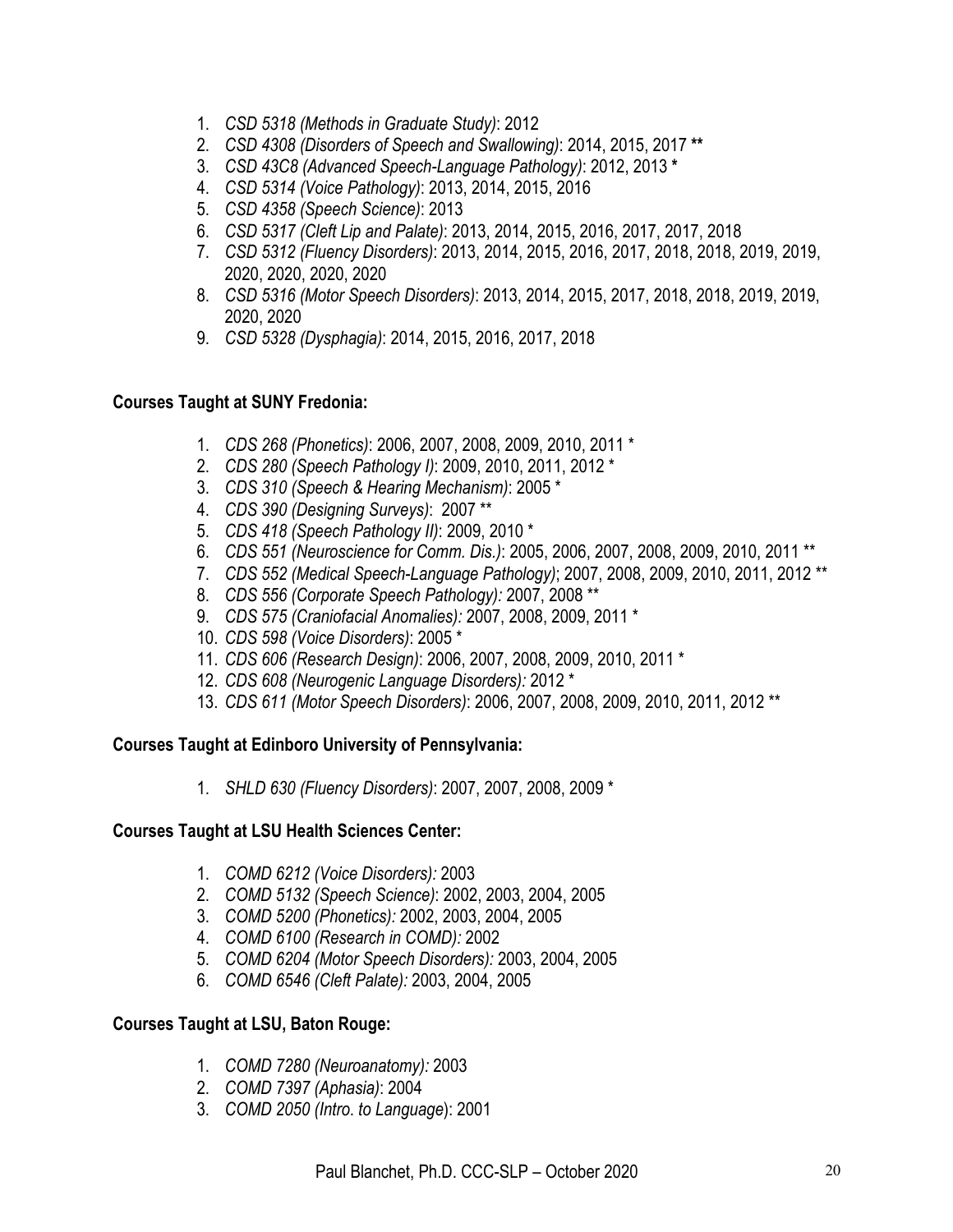# **Courses Taught at Southeastern Louisiana University:**

1. *COMD 613 (Motor Speech Disorders):* 2005

# **Service at Baylor University:**

# **Departmental:**

- Director, Baylor University Stuttering Support Group, 2015-present
- Faculty Mentor for new Assistant Professor in CSD Department, 2018-present
- Member, Search Committee for Ph.D. faculty positions, 2013-2015; 2018-present
- Member, CSD Research Enhancement Committee, 2018-present
- Member, CSD Promotion and Tenure Guidelines Development Committee, 2018-present
- Member, Search Committee for clinical positions, 2016-2017
- Member, CSD Graduate Admissions Committee, 2015-2018
- Member, CSD Undergraduate Brochure Committee, 2015-present
- Member, CSD SACS Committee, 2013-2018
- Member, CSD Curriculum Committee, 2012-present
- Member, CSD Comprehensive Examination Committee, 2012-present

# **College/University**:

- Member, Institutional Review Board (IRB), 2019-present
- Member, University Research Committee, 2018-present
- Member, Faculty Development Committee, 2018-present
- Member, CSD Undergraduate Brochure Committee, 2015-2016
- Member, URSA Grant Proposal Review Committee, 2017-present
- Member, Search Committee for CSD Department Chair, 2015-2017
- Member, Search Committee for Pre/Post Grant Specialist, 2015

# **Professional:**

- Mentor, ASHA S.T.E.P. (Student To Empowered Professional) Program, 2019-2020
- Invited expert panelist for International Stuttering Awareness Day (ISAD) online conference, October 1-22, 2018
- Invited expert panelist for ISAD online conference, October 1-22, 2017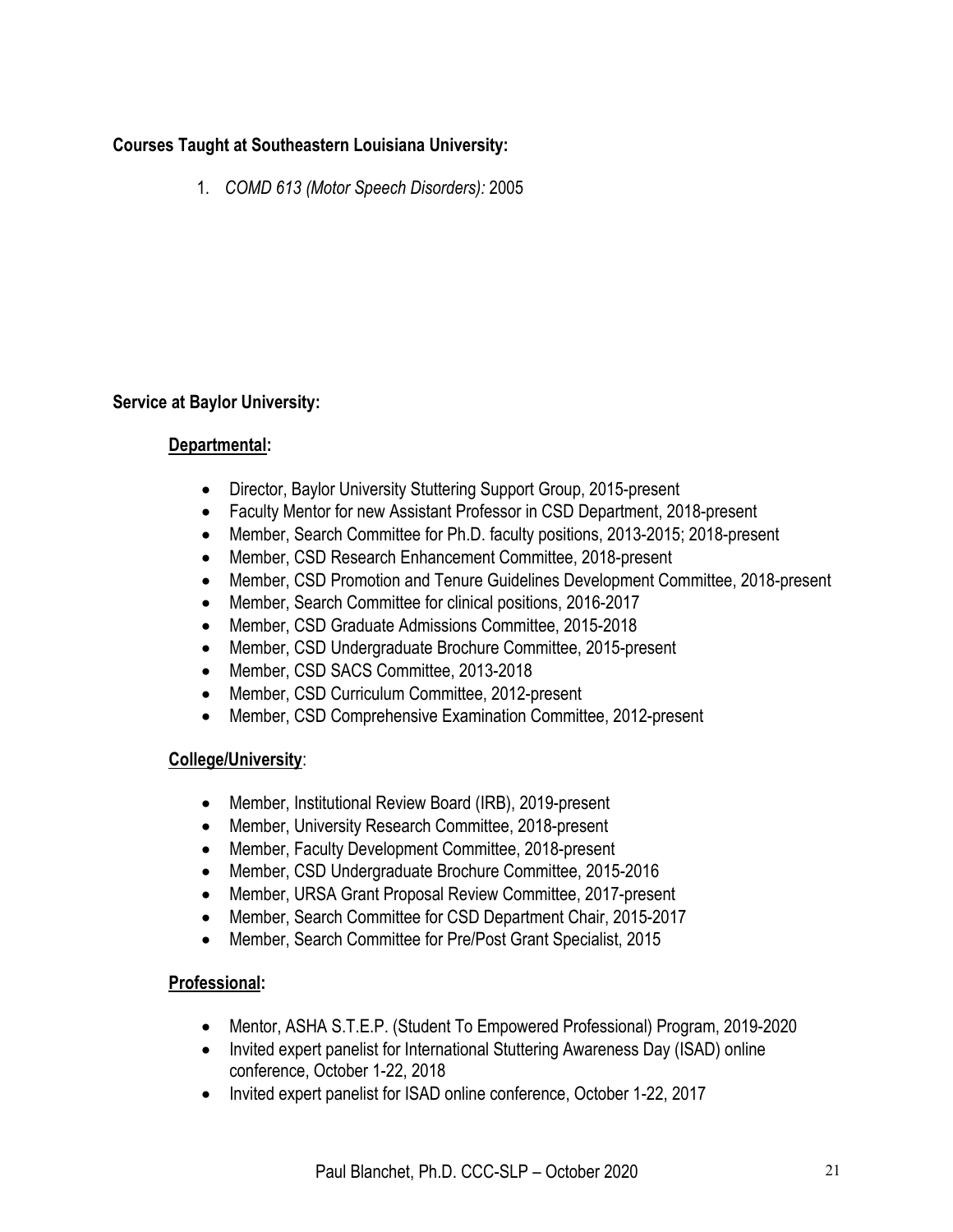- Invited expert panelist for ISAD online conference, October 1-22, 2015
- Editorial Consultant, *Forum Logopedyczne,* 2018-present
- Editorial Consultant, *Journal of Communication Disorders,* 2017-present
- Editorial Consultant, *Speech, Language and Hearing,* 2017-present
- Editorial Consultant, *Journal of Comm Dis, Deaf Studies & Hearing Aids,* 2014-2018
- Editorial Consultant, *Journal of Speech, Language & Hearing Research,* 2014-present
- Editorial Consultant, *Contemporary Issues in Comm Sciences & Disorders,* 2014-2018
- Editorial Consultant, *Int'l Journal of Language & Communication Disorders,* 2013-present
- Editorial Consultant, *American Journal of Speech-Language Pathology,* 2011-present
- Editorial Consultant, *Journal of Fluency Disorders,* 2011-present
- Invited reviewer for Jones and Bartlett Learning, 2011-present
- Invited reviewer for Thieme Publishing, 2011-present
- Member, International Cluttering Association Consumer Issues Committee, 2010-present
- Member, International Cluttering Association Research Committee, 2010-present

## **Community/Church:**

- Dirctor, Baylor University Stuttering Support Group, 2015-present
- Sanctuary Choir Member, St. Louis Catholic Church, 2015-2016
- Choir Member, St. Mary's Catholic Church, 2015-2020
- Musician, St. Peter's Catholic Student Center, 2012-2014
- Member, Austin Classical Guitar, 2020-present

# **Service at SUNY Fredonia:**

# **Departmental:**

- Member, CDS Curriculum Committee, 2005-2012
- Member, CDS Graduate Admissions Committee, 2007-2012
- Member, CDS Comprehensive Examination Committee, 2007-2012
- Member, Search Committee for Clinic Director, 2007-2008
- Member, Search Committee for Faculty Positions, 2008, 2009, 2010-2011
- Faculty Co-advisor, Speech Pathology-Audiology Society (SPAS), 2008-2010
- Coordinator of two SPA Departmental CEU Workshops, Spring '07 and Fall '08

# **University**:

- Chair, CCC Speaking Intensive Assessment Subcommittee, 2010-2012
- Member, SUNY Fredonia Parking Committee, 2011-2012
- Member, Graduate Council Thesis Subcommittee, 2010-2012
- Member, Office of Student Creative Activities & Research, 2007-2012
- Interim Coordinator of Social Sciences Colloquium, Fall '07
- Member, Faculty Senate, 2005-2007

# **Community:**